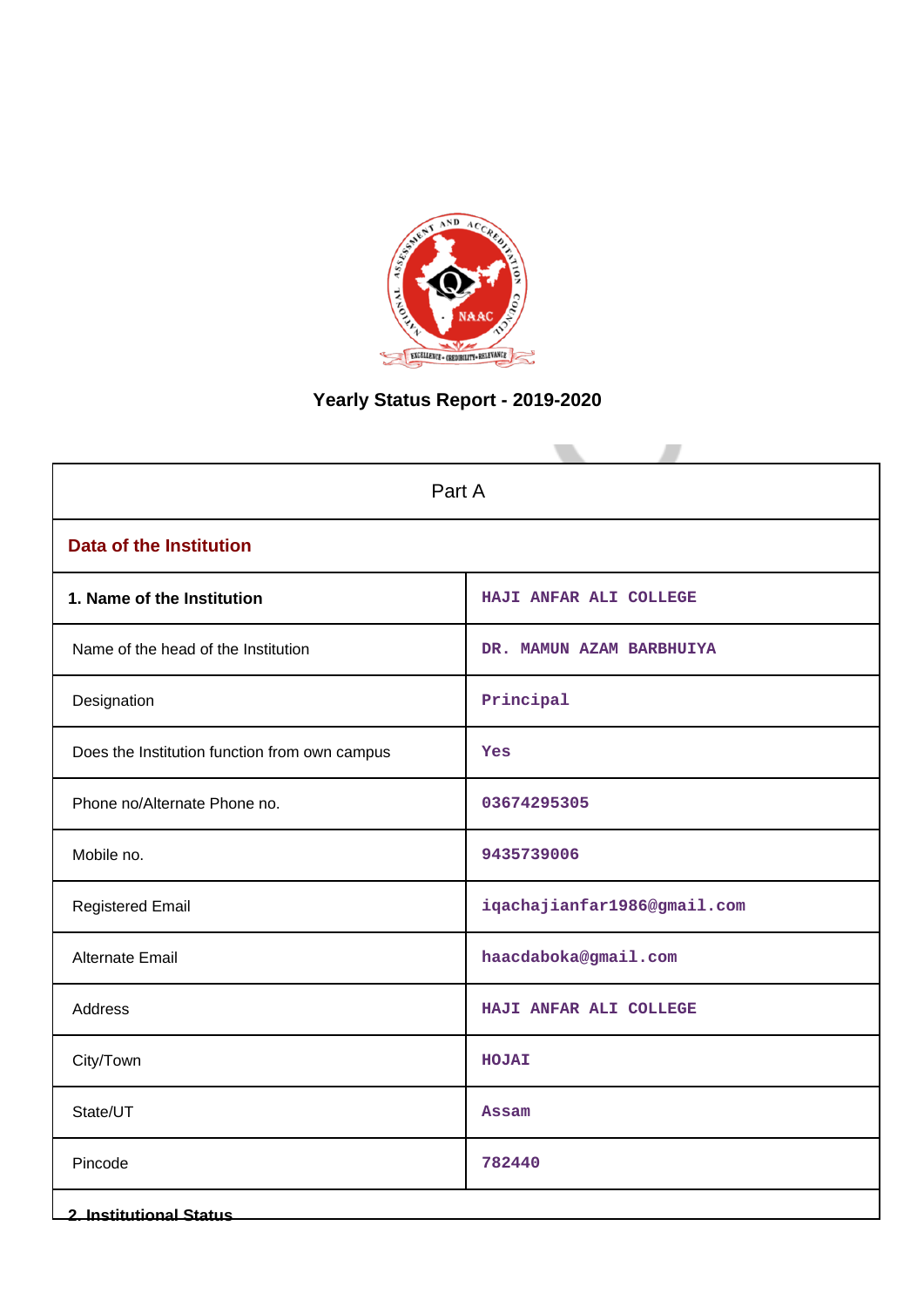| Affiliated / Constituent                       | Affiliated                           |
|------------------------------------------------|--------------------------------------|
| Type of Institution                            | Co-education                         |
| Location                                       | Rural                                |
| <b>Financial Status</b>                        | Self financed and grant-in-aid       |
| Name of the IQAC co-ordinator/Director         | Dr. Adidur Rahman                    |
| Phone no/Alternate Phone no.                   | 03674295305                          |
| Mobile no.                                     | 7002953202                           |
| <b>Registered Email</b>                        | iqachajianfar1986@gmail.com          |
| <b>Alternate Email</b>                         | adidurrahman7@gmail.com              |
| 3. Website Address                             |                                      |
| Web-link of the AQAR: (Previous Academic Year) | http://haac.ac.in/upload/agar/163040 |

|                                                                          | <u>7957.pdf</u>                                                       |
|--------------------------------------------------------------------------|-----------------------------------------------------------------------|
| 4. Whether Academic Calendar prepared during<br>the year                 | Yes                                                                   |
| if yes, whether it is uploaded in the institutional website:<br>Weblink: | http://haac.ac.in/upload/library/Academ<br>ic-calendar-UG-2019-20.pdf |

# **5. Accrediation Details**

| Cycle | Grade | <b>CGPA</b> | Year of      | Validitv                 |                          |
|-------|-------|-------------|--------------|--------------------------|--------------------------|
|       |       |             | Accrediation | Period From              | Period To                |
|       | $C++$ | 66.8        | 2005         | $21 - \text{Sep} - 2005$ | $20 - \text{Sep} - 2012$ |
|       | в     | 2.41        | 2016         | 19-Feb-2016              | 18-Feb-2021              |

# **6. Date of Establishment of IQAC** 12-May-2008

# **7. Internal Quality Assurance System**

| Quality initiatives by IQAC during the year for promoting quality culture |                   |                                       |  |  |  |
|---------------------------------------------------------------------------|-------------------|---------------------------------------|--|--|--|
| Item / Title of the quality initiative by<br><b>IQAC</b>                  | Date & Duration   | Number of participants/ beneficiaries |  |  |  |
| Orientation Programme on<br>the introduction of                           | $03 - Aug - 2019$ | 69                                    |  |  |  |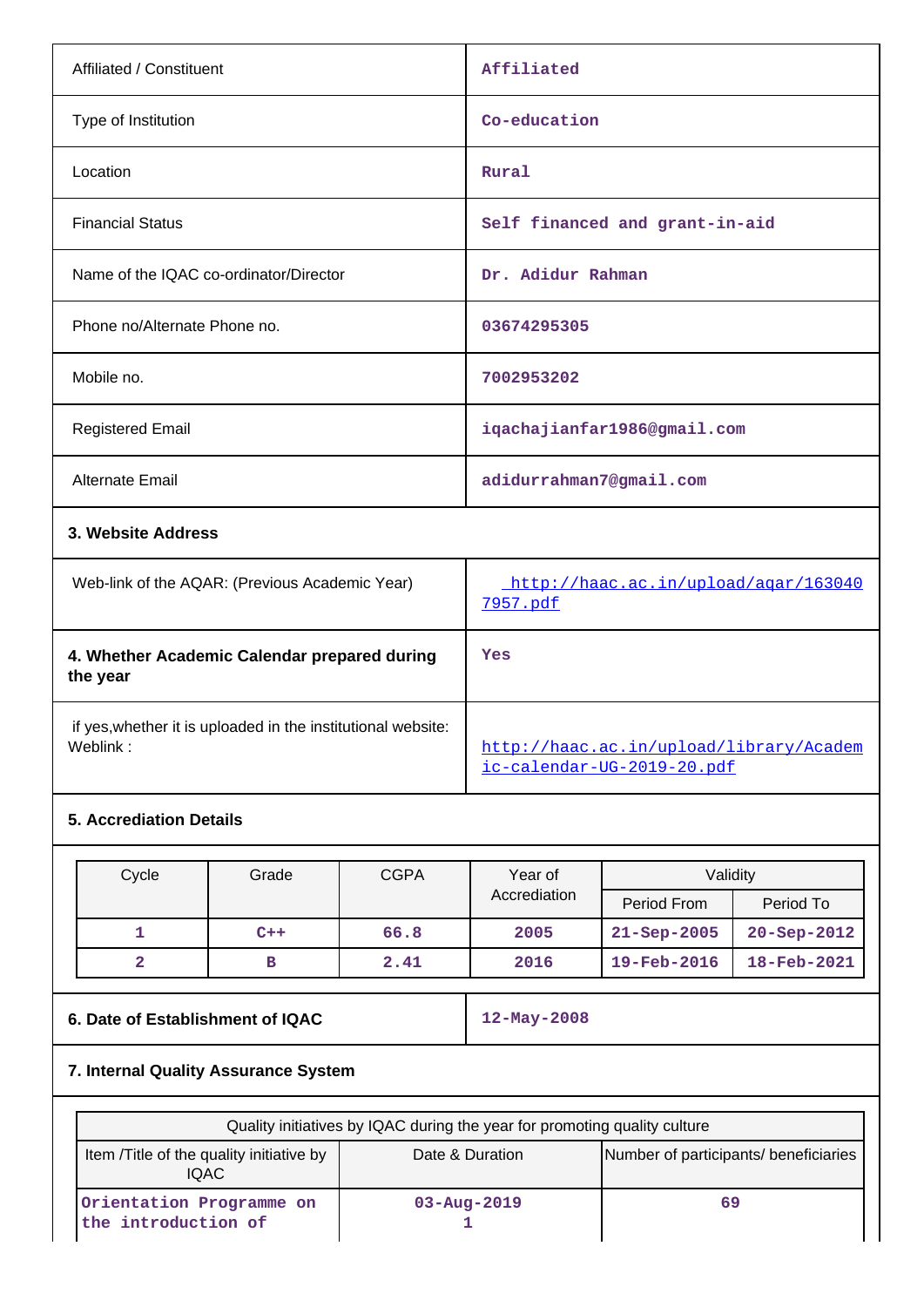| Online Admission                                               |                   |    |  |
|----------------------------------------------------------------|-------------------|----|--|
| Educational Excursion                                          | $17 - Nov - 2019$ | 30 |  |
| Participation in seminar/<br>workshop/awareness<br>programme   | $15 - Aug - 2019$ |    |  |
| Publication and Writing<br>of Books/Articles on CBCS<br>course | $03 - Aug - 2019$ | 0  |  |
|                                                                | View File         |    |  |

## **8. Provide the list of funds by Central/ State Government- UGC/CSIR/DST/DBT/ICMR/TEQIP/World Bank/CPE of UGC etc.**

|                                                                                                                    | Institution/Departmen<br>t/Faculty                                                       | Scheme      |    | <b>Funding Agency</b> | Year of award with<br>duration | Amount   |  |
|--------------------------------------------------------------------------------------------------------------------|------------------------------------------------------------------------------------------|-------------|----|-----------------------|--------------------------------|----------|--|
|                                                                                                                    | Institutional                                                                            | <b>RUSA</b> |    | Central               | 2019<br>0                      | 10000000 |  |
|                                                                                                                    |                                                                                          |             |    | View File             |                                |          |  |
| 9. Whether composition of IQAC as per latest<br><b>NAAC</b> guidelines:                                            |                                                                                          |             |    | Yes                   |                                |          |  |
| Upload latest notification of formation of IQAC                                                                    |                                                                                          |             |    | View File             |                                |          |  |
| 10. Number of IQAC meetings held during the<br>year :                                                              |                                                                                          |             | 1  |                       |                                |          |  |
| The minutes of IQAC meeting and compliances to the<br>decisions have been uploaded on the institutional<br>website |                                                                                          |             |    | Yes                   |                                |          |  |
|                                                                                                                    | Upload the minutes of meeting and action taken report                                    |             |    | View File             |                                |          |  |
| 11. Whether IQAC received funding from any of<br>the funding agency to support its activities<br>during the year?  |                                                                                          |             | No |                       |                                |          |  |
|                                                                                                                    | 12. Significant contributions made by IQAC during the current year(maximum five bullets) |             |    |                       |                                |          |  |
| · Introduction of online admission.                                                                                |                                                                                          |             |    |                       |                                |          |  |

**• Addition of more computers in the computer lab.**

**• Organised orientation programme on CBCS course:**

**• Introduction online classes for the students in the pandemic period due to COVID19.**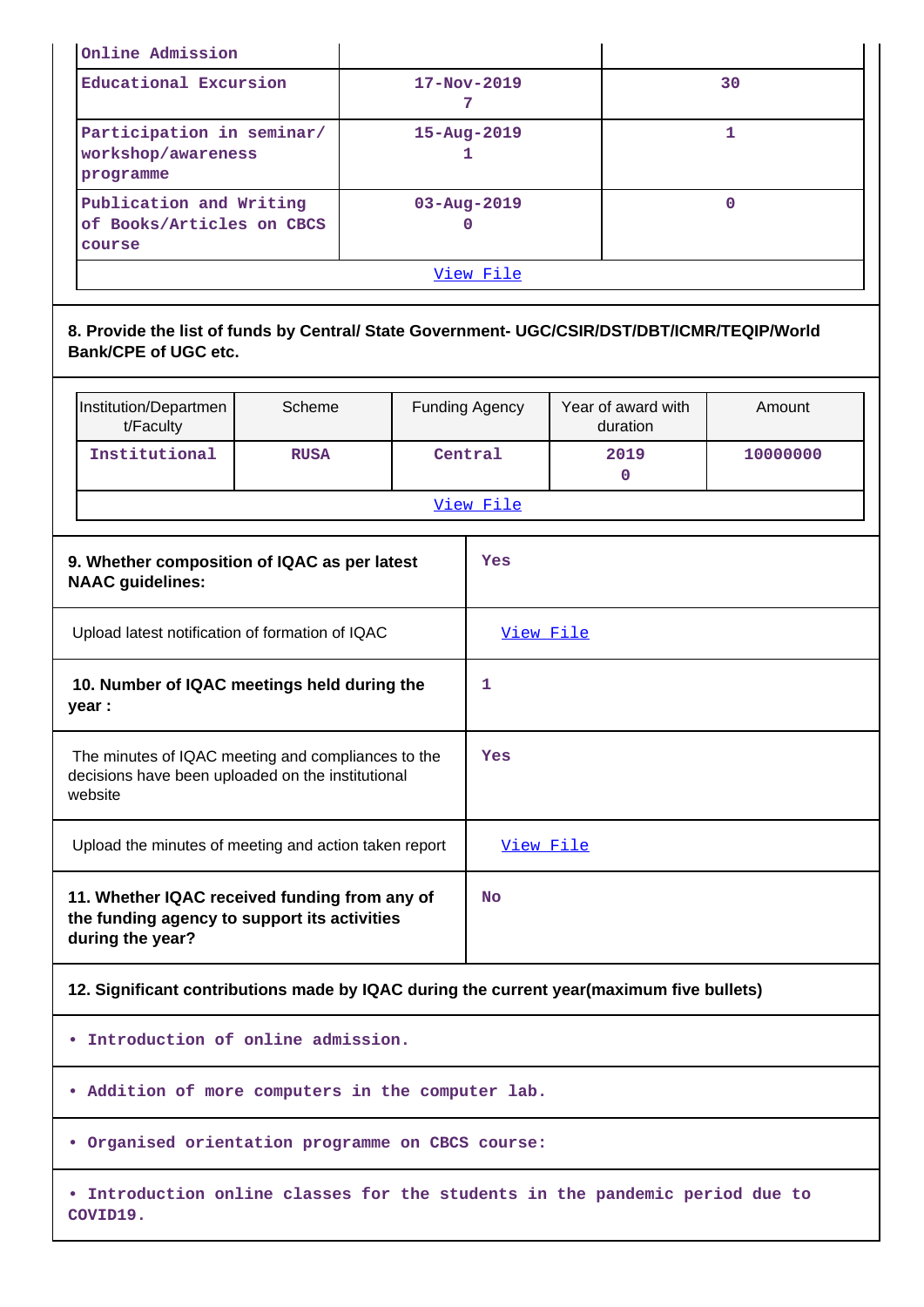## **13. Plan of action chalked out by the IQAC in the beginning of the academic year towards Quality Enhancement and outcome achieved by the end of the academic year**

| Plan of Action                                                                                                       | Achivements/Outcomes                                                                                                                                                                                                                                                |  |  |  |  |
|----------------------------------------------------------------------------------------------------------------------|---------------------------------------------------------------------------------------------------------------------------------------------------------------------------------------------------------------------------------------------------------------------|--|--|--|--|
| Online Admission                                                                                                     | Started online Admission from the<br>academic session 2019.                                                                                                                                                                                                         |  |  |  |  |
| Orientation programmes                                                                                               | Teaching and nonteaching staff<br>participated in the orientation<br>programme before the introduction of<br>CBCS course from the academic session.<br>The participants benefited by the<br>programme to acquaint themselves with<br>the newly introduced syllabus. |  |  |  |  |
| Proposed more Computers                                                                                              | Newly added twenty four more computers<br>with renovation of the computer lab for<br>the benefits of the students.                                                                                                                                                  |  |  |  |  |
| Sitting arrangements and extension of<br>library                                                                     | This is the vital achievements that the<br>sitting capacity in the central has<br>been increased                                                                                                                                                                    |  |  |  |  |
|                                                                                                                      | View File                                                                                                                                                                                                                                                           |  |  |  |  |
| 14. Whether AQAR was placed before statutory<br>body?                                                                | Yes                                                                                                                                                                                                                                                                 |  |  |  |  |
| Name of Statutory Body                                                                                               | <b>Meeting Date</b>                                                                                                                                                                                                                                                 |  |  |  |  |
| Governing Body                                                                                                       | $13 - Dec - 2020$                                                                                                                                                                                                                                                   |  |  |  |  |
| 15. Whether NAAC/or any other accredited<br>body(s) visited IQAC or interacted with it to<br>assess the functioning? | <b>No</b>                                                                                                                                                                                                                                                           |  |  |  |  |
| 16. Whether institutional data submitted to<br>AISHE:                                                                | <b>No</b>                                                                                                                                                                                                                                                           |  |  |  |  |
|                                                                                                                      |                                                                                                                                                                                                                                                                     |  |  |  |  |
| 17. Does the Institution have Management<br><b>Information System?</b>                                               | Yes                                                                                                                                                                                                                                                                 |  |  |  |  |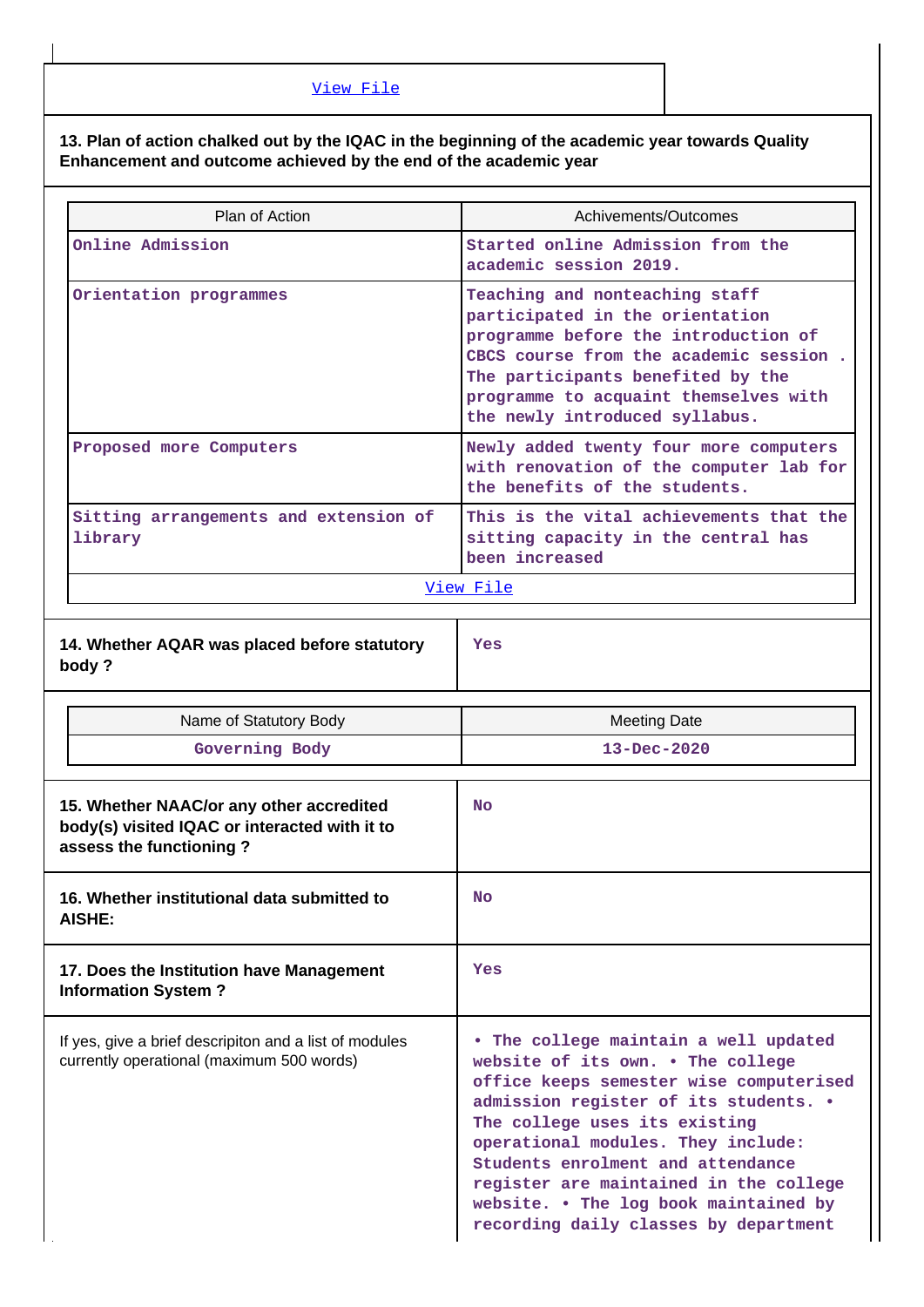| are available in the college website. .<br>Biometric machine is there to record<br>daily attendance of teaching and<br>nonteaching staff.' . The college<br>campus including library, departmental<br>block are under surveillance of CC TV<br>camera. • The central library issues<br>and receives books to the students by |
|------------------------------------------------------------------------------------------------------------------------------------------------------------------------------------------------------------------------------------------------------------------------------------------------------------------------------|
| Soul 2.0 Software.                                                                                                                                                                                                                                                                                                           |

# **Part B**

### **CRITERION I – CURRICULAR ASPECTS**

#### **1.1 – Curriculum Planning and Implementation**

 1.1.1 – Institution has the mechanism for well planned curriculum delivery and documentation. Explain in 500 words

 **• The college adhere to the curriculum prepared by its affiliating University which is mandatory to be followed throughout the academic session before the commencement of each academic session. • The University prescribed syllabus of each semester is distributed among the teacher of each department. This is done at Departmental Committee meeting as chaired by the HoD of the department concern. • The distributed copy of syllabus is circulated among the students at the commencement of each academic session. • The teachers of each department frame teaching plan on the basis of Academic Calendar prescribed by the affiliating University. • The teacher records topic covered of daily classes in the log book as supplied by the college office month wise.**

#### 1.1.2 – Certificate/ Diploma Courses introduced during the academic year

| Certificate                                                   | <b>Diploma Courses</b>      | Dates of<br>Introduction                                           | Duration | Focus on employ<br>ability/entreprene<br>urship                                                         | Skill<br>Development |  |
|---------------------------------------------------------------|-----------------------------|--------------------------------------------------------------------|----------|---------------------------------------------------------------------------------------------------------|----------------------|--|
| CBCEA-I<br>(for BA<br>Hons/Regular<br>1st Year)               | <b>NIL</b>                  | 01/06/2019                                                         | 365      | Yes                                                                                                     | Yes                  |  |
| CBCEA-II<br>(for BA Majo<br>r/General<br>2nd Year)            | <b>NIL</b>                  | 01/06/2019                                                         | 365      | Yes                                                                                                     | Yes                  |  |
| <b>CBCEA-II</b><br>(for BA Majo<br>r/General<br>3rd Year)     | <b>NIL</b>                  | 01/06/2019<br>365                                                  |          | Yes                                                                                                     | Yes                  |  |
| 1.2 - Academic Flexibility                                    |                             |                                                                    |          |                                                                                                         |                      |  |
|                                                               |                             | 1.2.1 - New programmes/courses introduced during the academic year |          |                                                                                                         |                      |  |
|                                                               | Programme/Course            | Programme Specialization                                           |          | Dates of Introduction                                                                                   |                      |  |
| <b>Nill</b>                                                   |                             | Nil                                                                |          | <b>Nill</b>                                                                                             |                      |  |
|                                                               |                             | No file uploaded.                                                  |          |                                                                                                         |                      |  |
| affiliated Colleges (if applicable) during the academic year. |                             |                                                                    |          | 1.2.2 - Programmes in which Choice Based Credit System (CBCS)/Elective course system implemented at the |                      |  |
|                                                               | Name of programmes adopting | Programme Specialization<br>Date of implementation of              |          |                                                                                                         |                      |  |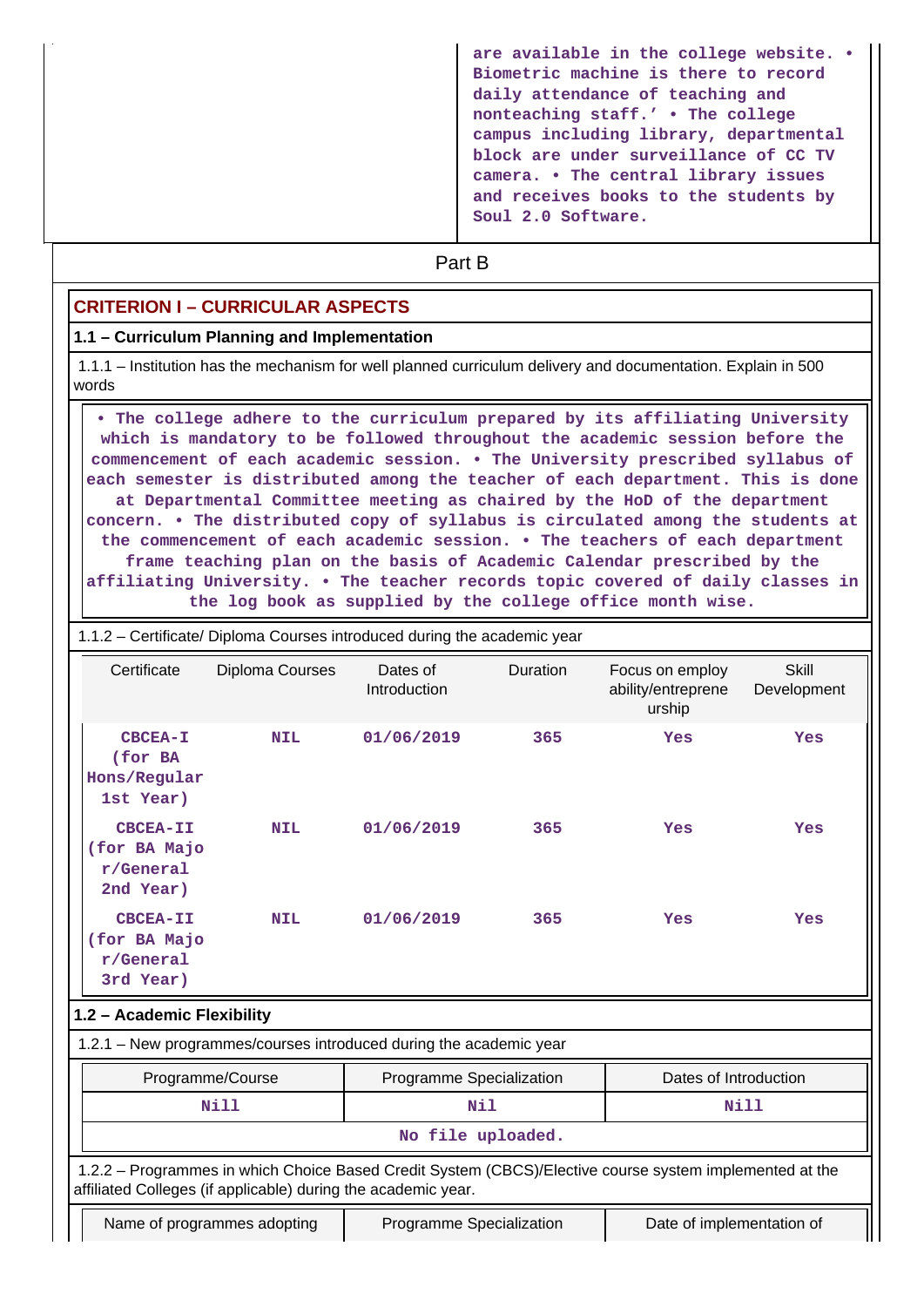| <b>CBCS</b>                                                                                                                                                                                                                                                                                                                                                                                                                                                                                                                                                                                                                                                                                                                                                                                           | <b>CBCS/Elective Course System</b>                                                                    |  |                                                              |  |  |
|-------------------------------------------------------------------------------------------------------------------------------------------------------------------------------------------------------------------------------------------------------------------------------------------------------------------------------------------------------------------------------------------------------------------------------------------------------------------------------------------------------------------------------------------------------------------------------------------------------------------------------------------------------------------------------------------------------------------------------------------------------------------------------------------------------|-------------------------------------------------------------------------------------------------------|--|--------------------------------------------------------------|--|--|
| <b>BA</b>                                                                                                                                                                                                                                                                                                                                                                                                                                                                                                                                                                                                                                                                                                                                                                                             | Honours course in<br>Assamese, English,<br>Economics, Political<br>Science and History.               |  | 03/06/2019                                                   |  |  |
| <b>BA</b>                                                                                                                                                                                                                                                                                                                                                                                                                                                                                                                                                                                                                                                                                                                                                                                             | Regular course in<br>Assamese, English,<br>Economics, Political<br>Science, Education and<br>History. |  | 03/06/2019                                                   |  |  |
| 1.2.3 - Students enrolled in Certificate/ Diploma Courses introduced during the year                                                                                                                                                                                                                                                                                                                                                                                                                                                                                                                                                                                                                                                                                                                  |                                                                                                       |  |                                                              |  |  |
|                                                                                                                                                                                                                                                                                                                                                                                                                                                                                                                                                                                                                                                                                                                                                                                                       | Certificate                                                                                           |  | Diploma Course                                               |  |  |
| <b>Number of Students</b>                                                                                                                                                                                                                                                                                                                                                                                                                                                                                                                                                                                                                                                                                                                                                                             | 1169                                                                                                  |  | Nil                                                          |  |  |
| 1.3 - Curriculum Enrichment                                                                                                                                                                                                                                                                                                                                                                                                                                                                                                                                                                                                                                                                                                                                                                           |                                                                                                       |  |                                                              |  |  |
| 1.3.1 - Value-added courses imparting transferable and life skills offered during the year                                                                                                                                                                                                                                                                                                                                                                                                                                                                                                                                                                                                                                                                                                            |                                                                                                       |  |                                                              |  |  |
| <b>Value Added Courses</b>                                                                                                                                                                                                                                                                                                                                                                                                                                                                                                                                                                                                                                                                                                                                                                            | Date of Introduction                                                                                  |  | Number of Students Enrolled                                  |  |  |
| Nil                                                                                                                                                                                                                                                                                                                                                                                                                                                                                                                                                                                                                                                                                                                                                                                                   | <b>Nill</b>                                                                                           |  | Nill                                                         |  |  |
|                                                                                                                                                                                                                                                                                                                                                                                                                                                                                                                                                                                                                                                                                                                                                                                                       | No file uploaded.                                                                                     |  |                                                              |  |  |
| 1.3.2 - Field Projects / Internships under taken during the year                                                                                                                                                                                                                                                                                                                                                                                                                                                                                                                                                                                                                                                                                                                                      |                                                                                                       |  |                                                              |  |  |
| Project/Programme Title                                                                                                                                                                                                                                                                                                                                                                                                                                                                                                                                                                                                                                                                                                                                                                               | Programme Specialization                                                                              |  | No. of students enrolled for Field<br>Projects / Internships |  |  |
| <b>Nill</b>                                                                                                                                                                                                                                                                                                                                                                                                                                                                                                                                                                                                                                                                                                                                                                                           | Nil                                                                                                   |  | Nill                                                         |  |  |
|                                                                                                                                                                                                                                                                                                                                                                                                                                                                                                                                                                                                                                                                                                                                                                                                       | No file uploaded.                                                                                     |  |                                                              |  |  |
| 1.4 - Feedback System                                                                                                                                                                                                                                                                                                                                                                                                                                                                                                                                                                                                                                                                                                                                                                                 |                                                                                                       |  |                                                              |  |  |
| 1.4.1 - Whether structured feedback received from all the stakeholders.                                                                                                                                                                                                                                                                                                                                                                                                                                                                                                                                                                                                                                                                                                                               |                                                                                                       |  |                                                              |  |  |
| <b>Students</b>                                                                                                                                                                                                                                                                                                                                                                                                                                                                                                                                                                                                                                                                                                                                                                                       |                                                                                                       |  | Yes                                                          |  |  |
| <b>Teachers</b>                                                                                                                                                                                                                                                                                                                                                                                                                                                                                                                                                                                                                                                                                                                                                                                       |                                                                                                       |  | Yes                                                          |  |  |
| <b>Employers</b>                                                                                                                                                                                                                                                                                                                                                                                                                                                                                                                                                                                                                                                                                                                                                                                      |                                                                                                       |  | No                                                           |  |  |
| Alumni                                                                                                                                                                                                                                                                                                                                                                                                                                                                                                                                                                                                                                                                                                                                                                                                |                                                                                                       |  | No                                                           |  |  |
| Parents                                                                                                                                                                                                                                                                                                                                                                                                                                                                                                                                                                                                                                                                                                                                                                                               |                                                                                                       |  | Yes                                                          |  |  |
| 1.4.2 – How the feedback obtained is being analyzed and utilized for overall development of the institution?<br>(maximum 500 words)                                                                                                                                                                                                                                                                                                                                                                                                                                                                                                                                                                                                                                                                   |                                                                                                       |  |                                                              |  |  |
| <b>Feedback Obtained</b>                                                                                                                                                                                                                                                                                                                                                                                                                                                                                                                                                                                                                                                                                                                                                                              |                                                                                                       |  |                                                              |  |  |
| The college put emphasis on the outcome of the collected feedback from the<br>stakeholders. As such, the college uploaded its feedback format at the college<br>web for students, teachers, parents/guardians. The feedbacks are collected from<br>students randomly in each academic session by the Principal with the assistance<br>of the IQAC coordinator. The students find ample opportunity to fill their<br>feedback on teacher, academic activities, infrastructure, library facilities<br>including suggestions for the improvement of teaching-learning process. The<br>feedback taken from the stakeholder are analysed and results are discussed in<br>the academic committee meeting, IQAC meeting and placed the same in the<br>statutory body of the college i, e the Governing Body. |                                                                                                       |  |                                                              |  |  |
| <b>CRITERION II - TEACHING- LEARNING AND EVALUATION</b>                                                                                                                                                                                                                                                                                                                                                                                                                                                                                                                                                                                                                                                                                                                                               |                                                                                                       |  |                                                              |  |  |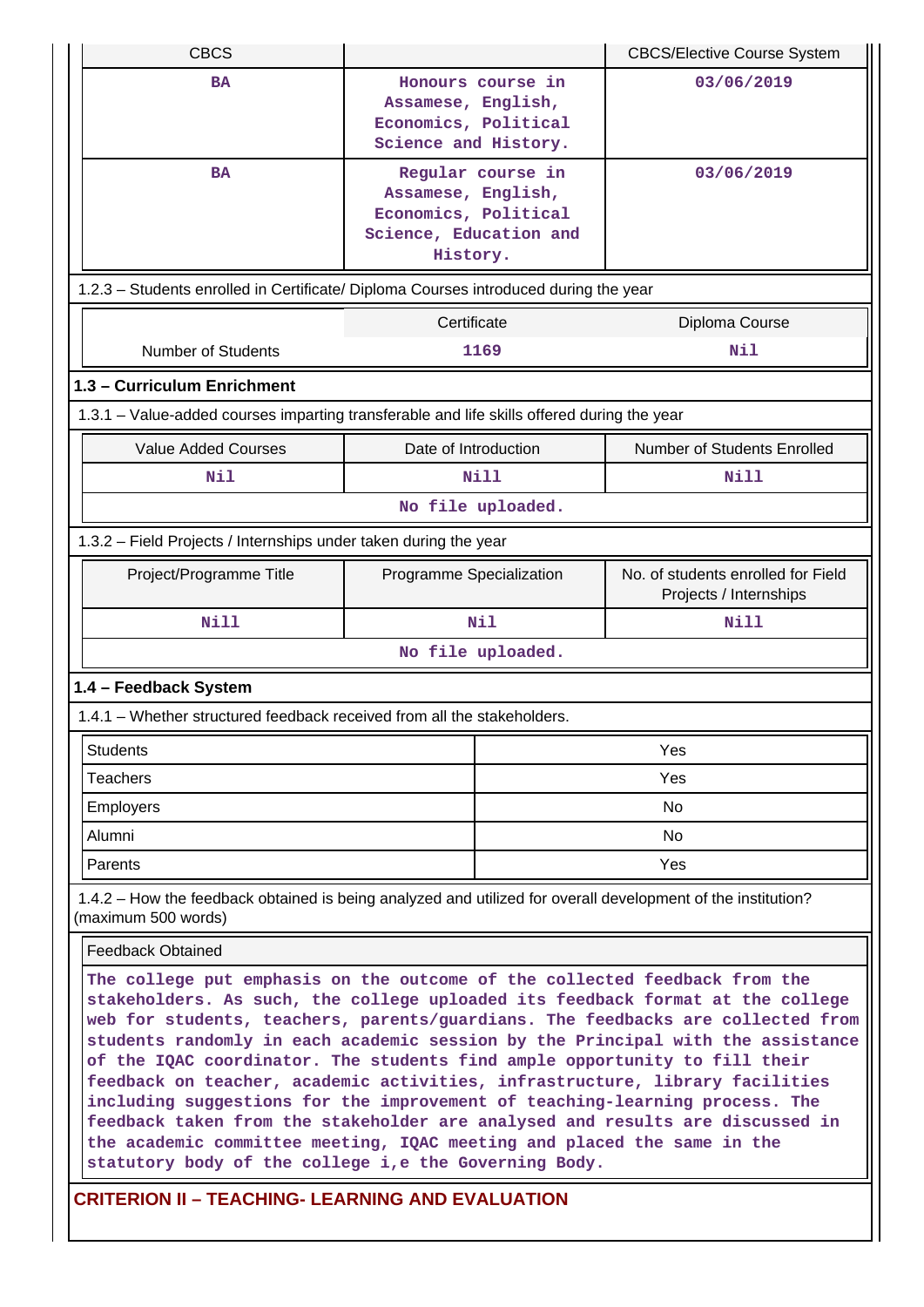| 2.1 - Student Enrolment and Profile                                                                                                                                                                                                                                                                                                                                                                                                                                                                                                                                                                                                                                                                                                                                                                                                                                                                                                                                                                                                                                                        |                                                              |  |                                                              |                                                                                                  |  |                                                                                                  |                                                             |
|--------------------------------------------------------------------------------------------------------------------------------------------------------------------------------------------------------------------------------------------------------------------------------------------------------------------------------------------------------------------------------------------------------------------------------------------------------------------------------------------------------------------------------------------------------------------------------------------------------------------------------------------------------------------------------------------------------------------------------------------------------------------------------------------------------------------------------------------------------------------------------------------------------------------------------------------------------------------------------------------------------------------------------------------------------------------------------------------|--------------------------------------------------------------|--|--------------------------------------------------------------|--------------------------------------------------------------------------------------------------|--|--------------------------------------------------------------------------------------------------|-------------------------------------------------------------|
| $2.1.1 -$ Demand Ratio during the year                                                                                                                                                                                                                                                                                                                                                                                                                                                                                                                                                                                                                                                                                                                                                                                                                                                                                                                                                                                                                                                     |                                                              |  |                                                              |                                                                                                  |  |                                                                                                  |                                                             |
| Name of the<br>Programme                                                                                                                                                                                                                                                                                                                                                                                                                                                                                                                                                                                                                                                                                                                                                                                                                                                                                                                                                                                                                                                                   | Programme<br>Specialization                                  |  | Number of seats<br>available                                 |                                                                                                  |  | Number of<br>Application received                                                                | <b>Students Enrolled</b>                                    |
| <b>BA</b>                                                                                                                                                                                                                                                                                                                                                                                                                                                                                                                                                                                                                                                                                                                                                                                                                                                                                                                                                                                                                                                                                  | Hons/Regular<br>CBCS (First<br>Year)                         |  | 450                                                          |                                                                                                  |  | 529                                                                                              | 510                                                         |
| <b>BA</b>                                                                                                                                                                                                                                                                                                                                                                                                                                                                                                                                                                                                                                                                                                                                                                                                                                                                                                                                                                                                                                                                                  | Major/General<br>(Second Year)                               |  |                                                              | 450                                                                                              |  | 370                                                                                              | 370                                                         |
| <b>BA</b>                                                                                                                                                                                                                                                                                                                                                                                                                                                                                                                                                                                                                                                                                                                                                                                                                                                                                                                                                                                                                                                                                  | Major/General<br>(Third Year)                                |  |                                                              | 450                                                                                              |  | 289                                                                                              | 289                                                         |
|                                                                                                                                                                                                                                                                                                                                                                                                                                                                                                                                                                                                                                                                                                                                                                                                                                                                                                                                                                                                                                                                                            |                                                              |  |                                                              | View File                                                                                        |  |                                                                                                  |                                                             |
| 2.2 - Catering to Student Diversity                                                                                                                                                                                                                                                                                                                                                                                                                                                                                                                                                                                                                                                                                                                                                                                                                                                                                                                                                                                                                                                        |                                                              |  |                                                              |                                                                                                  |  |                                                                                                  |                                                             |
| 2.2.1 - Student - Full time teacher ratio (current year data)                                                                                                                                                                                                                                                                                                                                                                                                                                                                                                                                                                                                                                                                                                                                                                                                                                                                                                                                                                                                                              |                                                              |  |                                                              |                                                                                                  |  |                                                                                                  |                                                             |
| Year                                                                                                                                                                                                                                                                                                                                                                                                                                                                                                                                                                                                                                                                                                                                                                                                                                                                                                                                                                                                                                                                                       | Number of<br>students enrolled<br>in the institution<br>(UG) |  | Number of<br>students enrolled<br>in the institution<br>(PG) | Number of<br>fulltime teachers<br>available in the<br>institution<br>teaching only UG<br>courses |  | Number of<br>fulltime teachers<br>available in the<br>institution<br>teaching only PG<br>courses | Number of<br>teachers<br>teaching both UG<br>and PG courses |
| 2019                                                                                                                                                                                                                                                                                                                                                                                                                                                                                                                                                                                                                                                                                                                                                                                                                                                                                                                                                                                                                                                                                       | 1169                                                         |  | <b>Nill</b>                                                  | 19                                                                                               |  | Nill                                                                                             | <b>Nill</b>                                                 |
| 2.3 - Teaching - Learning Process                                                                                                                                                                                                                                                                                                                                                                                                                                                                                                                                                                                                                                                                                                                                                                                                                                                                                                                                                                                                                                                          |                                                              |  |                                                              |                                                                                                  |  |                                                                                                  |                                                             |
| 2.3.1 - Percentage of teachers using ICT for effective teaching with Learning Management Systems (LMS), E-<br>learning resources etc. (current year data)                                                                                                                                                                                                                                                                                                                                                                                                                                                                                                                                                                                                                                                                                                                                                                                                                                                                                                                                  |                                                              |  |                                                              |                                                                                                  |  |                                                                                                  |                                                             |
| Number of<br><b>Teachers on Roll</b>                                                                                                                                                                                                                                                                                                                                                                                                                                                                                                                                                                                                                                                                                                                                                                                                                                                                                                                                                                                                                                                       | Number of<br>teachers using<br>ICT (LMS, e-<br>Resources)    |  | <b>ICT Tools and</b><br>resources<br>available               | Number of ICT<br>enabled<br>Classrooms                                                           |  | Numberof smart<br>classrooms                                                                     | E-resources and<br>techniques used                          |
| 17                                                                                                                                                                                                                                                                                                                                                                                                                                                                                                                                                                                                                                                                                                                                                                                                                                                                                                                                                                                                                                                                                         | 17                                                           |  | $\overline{a}$                                               | $\overline{\mathbf{2}}$                                                                          |  | $\overline{2}$                                                                                   | 13                                                          |
|                                                                                                                                                                                                                                                                                                                                                                                                                                                                                                                                                                                                                                                                                                                                                                                                                                                                                                                                                                                                                                                                                            |                                                              |  | View File of ICT Tools and resources                         |                                                                                                  |  |                                                                                                  |                                                             |
|                                                                                                                                                                                                                                                                                                                                                                                                                                                                                                                                                                                                                                                                                                                                                                                                                                                                                                                                                                                                                                                                                            |                                                              |  |                                                              |                                                                                                  |  | View File of E-resources and techniques used                                                     |                                                             |
| 2.3.2 - Students mentoring system available in the institution? Give details. (maximum 500 words)                                                                                                                                                                                                                                                                                                                                                                                                                                                                                                                                                                                                                                                                                                                                                                                                                                                                                                                                                                                          |                                                              |  |                                                              |                                                                                                  |  |                                                                                                  |                                                             |
| Counseling and working as a mentor of the students as an integral part in maintaining relationship between<br>teachers and students. Besides, the teachers of the college, the HoD of each department are engaged as<br>mentors of the students. At the commencement of new academic session, the orientation programme 'Meet the<br>Principal' helps the students to identify their mentors. The main objective of the mentors is not only to guide the<br>students regarding selection of subject combination, academic activities, and class attendance of the college<br>including the problem facing by them during college hours, but also to inspire them to achieve their goals by<br>proper utilization of available college resources. The Vice-Principal of the college has been working as the chief<br>mentor of students and coordinator of various departments. The principal of the college monitor the overall works<br>mentoring of the college. Proper mentoring of the students helps in inculcating ethical values and social<br>responsibilities among the students. |                                                              |  |                                                              |                                                                                                  |  |                                                                                                  |                                                             |
|                                                                                                                                                                                                                                                                                                                                                                                                                                                                                                                                                                                                                                                                                                                                                                                                                                                                                                                                                                                                                                                                                            | Number of students enrolled in the<br>institution            |  | Number of fulltime teachers                                  |                                                                                                  |  |                                                                                                  | Mentor: Mentee Ratio                                        |
|                                                                                                                                                                                                                                                                                                                                                                                                                                                                                                                                                                                                                                                                                                                                                                                                                                                                                                                                                                                                                                                                                            | 1169                                                         |  |                                                              | 19                                                                                               |  |                                                                                                  | 1:62                                                        |
| 2.4 - Teacher Profile and Quality                                                                                                                                                                                                                                                                                                                                                                                                                                                                                                                                                                                                                                                                                                                                                                                                                                                                                                                                                                                                                                                          |                                                              |  |                                                              |                                                                                                  |  |                                                                                                  |                                                             |
| 2.4.1 – Number of full time teachers appointed during the year                                                                                                                                                                                                                                                                                                                                                                                                                                                                                                                                                                                                                                                                                                                                                                                                                                                                                                                                                                                                                             |                                                              |  |                                                              |                                                                                                  |  |                                                                                                  |                                                             |
|                                                                                                                                                                                                                                                                                                                                                                                                                                                                                                                                                                                                                                                                                                                                                                                                                                                                                                                                                                                                                                                                                            |                                                              |  |                                                              |                                                                                                  |  |                                                                                                  |                                                             |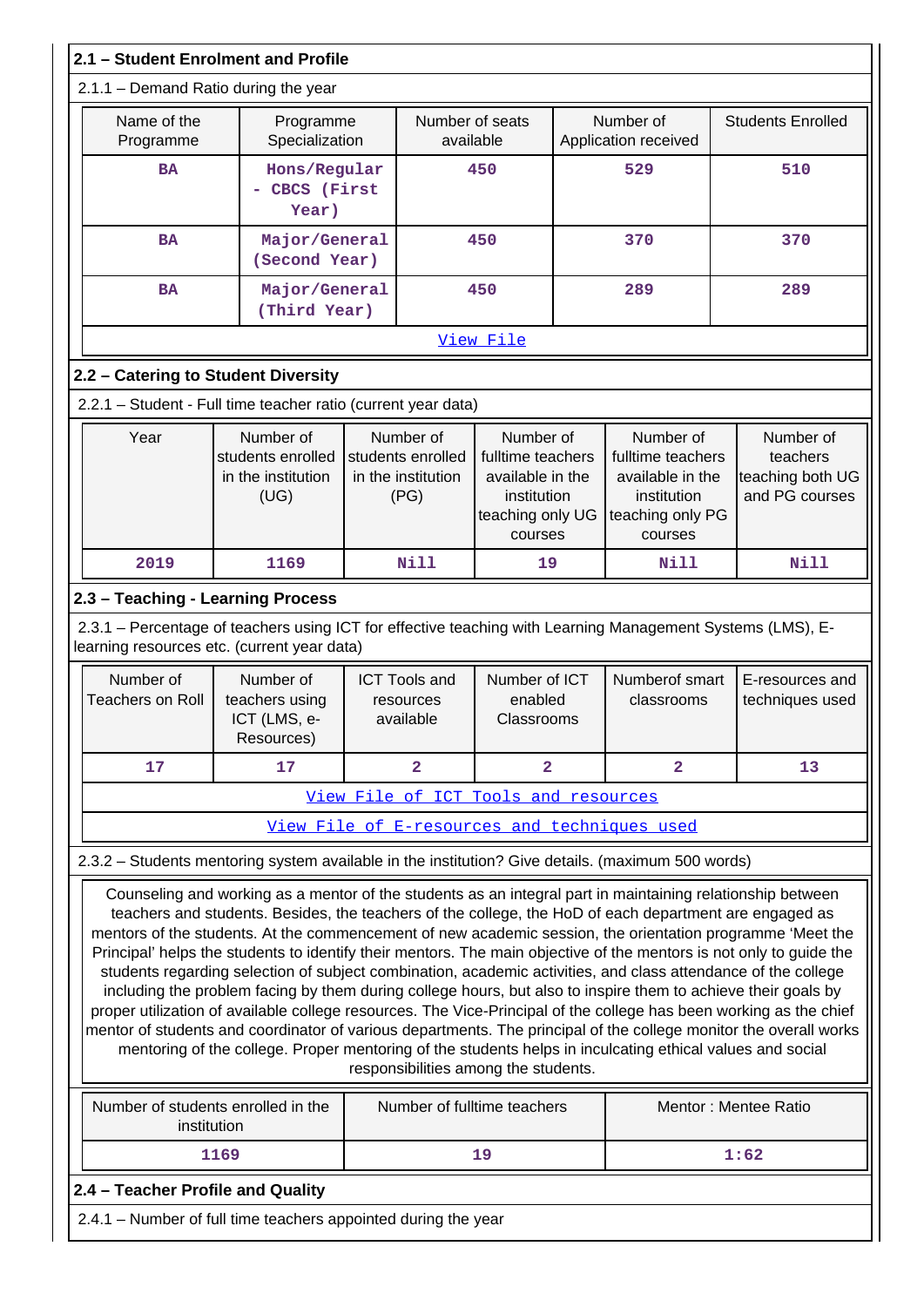| No. of sanctioned<br>positions                                                                                                                                                                                                                                                                                                                                                                                                                                                                                                                                                                                                                                                                                                                                                                                                                                                                                                                                                                                                                                                                                                                                                                                                                                                                                                                                                                                                                                                                                | No. of filled positions                                                                                                                                                                                                                                                                                                      | Vacant positions                                                                                           |                         | Positions filled during<br>the current year                    |  | No. of faculty with<br>Ph.D                                                                                         |  |  |  |  |
|---------------------------------------------------------------------------------------------------------------------------------------------------------------------------------------------------------------------------------------------------------------------------------------------------------------------------------------------------------------------------------------------------------------------------------------------------------------------------------------------------------------------------------------------------------------------------------------------------------------------------------------------------------------------------------------------------------------------------------------------------------------------------------------------------------------------------------------------------------------------------------------------------------------------------------------------------------------------------------------------------------------------------------------------------------------------------------------------------------------------------------------------------------------------------------------------------------------------------------------------------------------------------------------------------------------------------------------------------------------------------------------------------------------------------------------------------------------------------------------------------------------|------------------------------------------------------------------------------------------------------------------------------------------------------------------------------------------------------------------------------------------------------------------------------------------------------------------------------|------------------------------------------------------------------------------------------------------------|-------------------------|----------------------------------------------------------------|--|---------------------------------------------------------------------------------------------------------------------|--|--|--|--|
| 18                                                                                                                                                                                                                                                                                                                                                                                                                                                                                                                                                                                                                                                                                                                                                                                                                                                                                                                                                                                                                                                                                                                                                                                                                                                                                                                                                                                                                                                                                                            | 19                                                                                                                                                                                                                                                                                                                           |                                                                                                            | $\overline{\mathbf{2}}$ | <b>Nill</b>                                                    |  | 6                                                                                                                   |  |  |  |  |
| International level from Government, recognised bodies during the year)                                                                                                                                                                                                                                                                                                                                                                                                                                                                                                                                                                                                                                                                                                                                                                                                                                                                                                                                                                                                                                                                                                                                                                                                                                                                                                                                                                                                                                       |                                                                                                                                                                                                                                                                                                                              |                                                                                                            |                         |                                                                |  | 2.4.2 - Honours and recognition received by teachers (received awards, recognition, fellowships at State, National, |  |  |  |  |
| Year of Award                                                                                                                                                                                                                                                                                                                                                                                                                                                                                                                                                                                                                                                                                                                                                                                                                                                                                                                                                                                                                                                                                                                                                                                                                                                                                                                                                                                                                                                                                                 |                                                                                                                                                                                                                                                                                                                              | Name of full time teachers<br>receiving awards from<br>state level, national level,<br>international level |                         | Designation                                                    |  | Name of the award,<br>fellowship, received from<br>Government or recognized<br>bodies                               |  |  |  |  |
| Nill                                                                                                                                                                                                                                                                                                                                                                                                                                                                                                                                                                                                                                                                                                                                                                                                                                                                                                                                                                                                                                                                                                                                                                                                                                                                                                                                                                                                                                                                                                          | Nil                                                                                                                                                                                                                                                                                                                          |                                                                                                            |                         | <b>Nill</b>                                                    |  | Nil                                                                                                                 |  |  |  |  |
|                                                                                                                                                                                                                                                                                                                                                                                                                                                                                                                                                                                                                                                                                                                                                                                                                                                                                                                                                                                                                                                                                                                                                                                                                                                                                                                                                                                                                                                                                                               |                                                                                                                                                                                                                                                                                                                              | No file uploaded.                                                                                          |                         |                                                                |  |                                                                                                                     |  |  |  |  |
| 2.5 - Evaluation Process and Reforms                                                                                                                                                                                                                                                                                                                                                                                                                                                                                                                                                                                                                                                                                                                                                                                                                                                                                                                                                                                                                                                                                                                                                                                                                                                                                                                                                                                                                                                                          |                                                                                                                                                                                                                                                                                                                              |                                                                                                            |                         |                                                                |  |                                                                                                                     |  |  |  |  |
| 2.5.1 – Number of days from the date of semester-end/ year- end examination till the declaration of results during<br>the year                                                                                                                                                                                                                                                                                                                                                                                                                                                                                                                                                                                                                                                                                                                                                                                                                                                                                                                                                                                                                                                                                                                                                                                                                                                                                                                                                                                |                                                                                                                                                                                                                                                                                                                              |                                                                                                            |                         |                                                                |  |                                                                                                                     |  |  |  |  |
| Programme Name<br>Programme Code                                                                                                                                                                                                                                                                                                                                                                                                                                                                                                                                                                                                                                                                                                                                                                                                                                                                                                                                                                                                                                                                                                                                                                                                                                                                                                                                                                                                                                                                              |                                                                                                                                                                                                                                                                                                                              | Semester/year                                                                                              |                         | Last date of the last<br>semester-end/year-<br>end examination |  | Date of declaration of<br>results of semester-<br>end/ year- end<br>examination                                     |  |  |  |  |
| <b>BA</b>                                                                                                                                                                                                                                                                                                                                                                                                                                                                                                                                                                                                                                                                                                                                                                                                                                                                                                                                                                                                                                                                                                                                                                                                                                                                                                                                                                                                                                                                                                     | Honours/Regular                                                                                                                                                                                                                                                                                                              |                                                                                                            | 150                     | 16/06/2020                                                     |  | 29/08/2020                                                                                                          |  |  |  |  |
|                                                                                                                                                                                                                                                                                                                                                                                                                                                                                                                                                                                                                                                                                                                                                                                                                                                                                                                                                                                                                                                                                                                                                                                                                                                                                                                                                                                                                                                                                                               |                                                                                                                                                                                                                                                                                                                              | No file uploaded.                                                                                          |                         |                                                                |  |                                                                                                                     |  |  |  |  |
| 2.5.2 - Reforms initiated on Continuous Internal Evaluation(CIE) system at the institutional level (250 words)                                                                                                                                                                                                                                                                                                                                                                                                                                                                                                                                                                                                                                                                                                                                                                                                                                                                                                                                                                                                                                                                                                                                                                                                                                                                                                                                                                                                |                                                                                                                                                                                                                                                                                                                              |                                                                                                            |                         |                                                                |  |                                                                                                                     |  |  |  |  |
| ? The college strictly follows the instructions of the of the affiliating<br>University regarding evaluation process. The college has initiated a few steps<br>to reform the continuous internal evaluation process such as- ? The college has<br>constituted the Internal Examination Committee to conducts the internal<br>examination. ? The class test to be held must be notified by the respective<br>teacher of the department much ahead. ? The unit tests are taken during the<br>class time allotted for a particular class. Utmost care is taken during unit<br>test so that other regular alloted classes are not hampered. ? Internal<br>examinations are held under the custody of an Assistant Officer In-charge as<br>appointed by the Principal for the purpose. ? The respective department set the<br>questions paper and submit the same to the Vice-Principal. ? The examination<br>committee appoints and distributes invigilation duty to the respective teacher<br>and upload the duty schedule to the HAAC faculty group. ? The teacher evaluates<br>the answer scripts and distribute evaluated answer script to the students for<br>clarification of doubt . The college makes arrangement for second internal<br>examination for the students who carries poor marks in their first attempt as<br>part of reforms on continuous internal evaluation. ? The marks of internal<br>examination are submitted to the Principal for final submission to the<br>affiliating University. |                                                                                                                                                                                                                                                                                                                              |                                                                                                            |                         |                                                                |  |                                                                                                                     |  |  |  |  |
| 2.5.3 - Academic calendar prepared and adhered for conduct of Examination and other related matters (250<br>words)                                                                                                                                                                                                                                                                                                                                                                                                                                                                                                                                                                                                                                                                                                                                                                                                                                                                                                                                                                                                                                                                                                                                                                                                                                                                                                                                                                                            |                                                                                                                                                                                                                                                                                                                              |                                                                                                            |                         |                                                                |  |                                                                                                                     |  |  |  |  |
|                                                                                                                                                                                                                                                                                                                                                                                                                                                                                                                                                                                                                                                                                                                                                                                                                                                                                                                                                                                                                                                                                                                                                                                                                                                                                                                                                                                                                                                                                                               | The institution is affiliated to the Gauhati University and strictly follows<br>the prescribed academic calendar of the University. ? The institution has<br>Committee for compilation of academic calendar. ? The institution prepares its<br>curricular activities .? The institution conducts external examination as per |                                                                                                            |                         |                                                                |  | bwn academic calendar and schedule for implementation of extracurricular and co-                                    |  |  |  |  |

**curricular activities. ? The institution conducts external examination as per the programme prescribed by the affiliating University. ? The internal examination such as class test, unit test, sessional examination, and**

 $\parallel$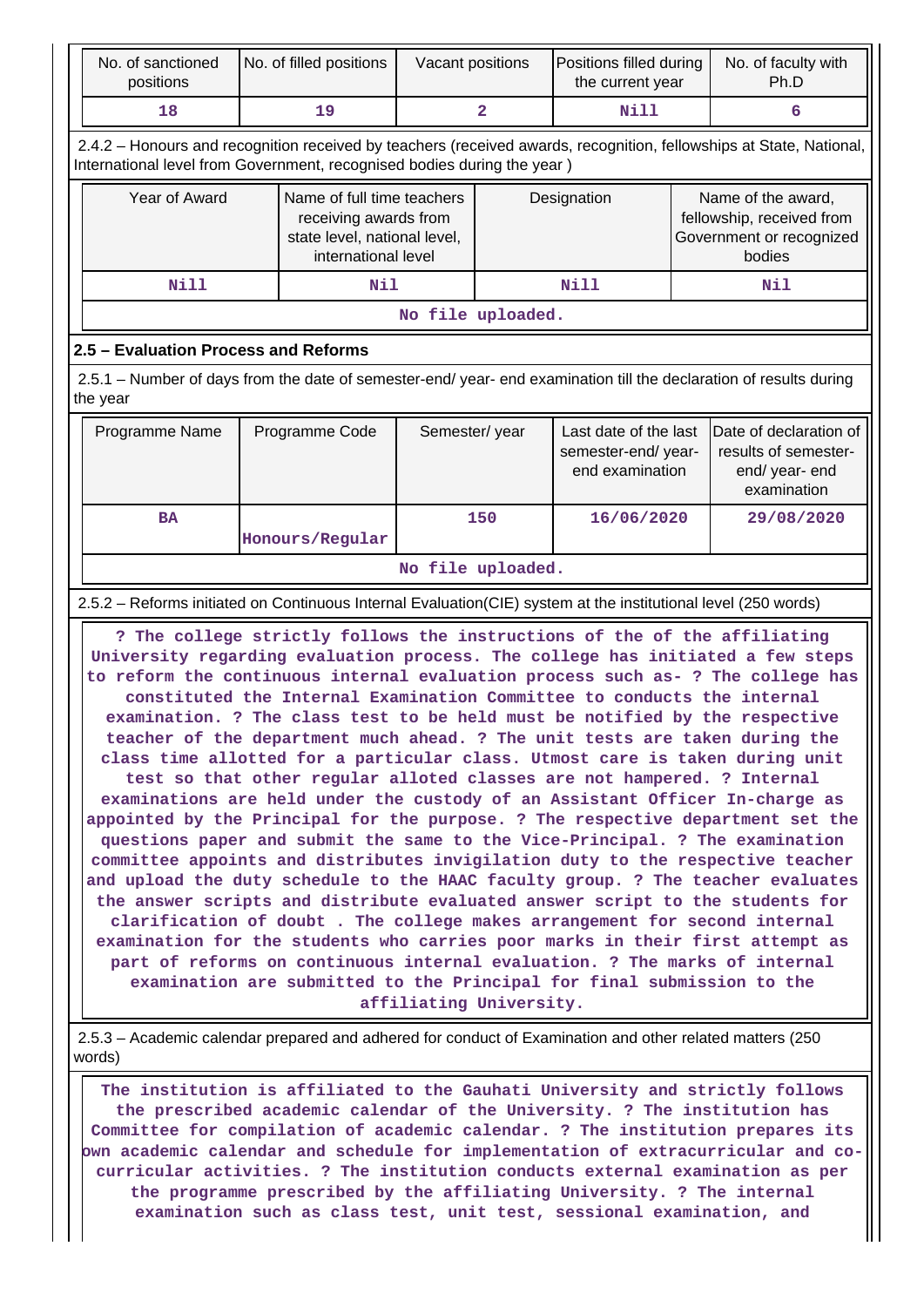**departmental filed work are conducted as per academic calender of the college. As part of external examination, evaluation and declaration of results are carried as per the academic calendar of the affiliating University.? Special internal examination is also held after a gap of fifteen days to one month, ? Special care is taken by personal mentoring, remedial classes and uploading prepared notes in the college portal.**

## **2.6 – Student Performance and Learning Outcomes**

 2.6.1 – Program outcomes, program specific outcomes and course outcomes for all programs offered by the institution are stated and displayed in website of the institution (to provide the weblink)

#### <http://www. haaconline.ac.in>

#### 2.6.2 – Pass percentage of students

| Programme<br>Code | Programme<br>Name | Programme<br>Specialization | Number of<br>students<br>appeared in the<br>final year<br>examination | Number of<br>students passed<br>in final year<br>examination | Pass Percentage |  |  |
|-------------------|-------------------|-----------------------------|-----------------------------------------------------------------------|--------------------------------------------------------------|-----------------|--|--|
| <b>BA</b>         | <b>BA</b>         | Major/Gene<br>ral           | 276                                                                   | 212                                                          | 76.81           |  |  |
|                   | View File         |                             |                                                                       |                                                              |                 |  |  |

## **2.7 – Student Satisfaction Survey**

 2.7.1 – Student Satisfaction Survey (SSS) on overall institutional performance (Institution may design the questionnaire) (results and details be provided as weblink)

 [https://haaconline.org.in/upload/notice/1640712052Survey%20Questionnaire%20-](https://haaconline.org.in/upload/notice/1640712052Survey%20Questionnaire%20-%20Google%20Forms.pdf) [%20Google%20Forms.pdf](https://haaconline.org.in/upload/notice/1640712052Survey%20Questionnaire%20-%20Google%20Forms.pdf) 

# **CRITERION III – RESEARCH, INNOVATIONS AND EXTENSION**

# **3.1 – Resource Mobilization for Research**

3.1.1 – Research funds sanctioned and received from various agencies, industry and other organisations

| Nature of the Project            | <b>Duration</b> | Name of the funding<br>agency | Total grant<br>sanctioned | Amount received<br>during the year |  |  |
|----------------------------------|-----------------|-------------------------------|---------------------------|------------------------------------|--|--|
| Nill                             |                 | Nil                           |                           |                                    |  |  |
| المتحال والمتحدث والمرابط المتحد |                 |                               |                           |                                    |  |  |

#### **No file uploaded.**

## **3.2 – Innovation Ecosystem**

 3.2.1 – Workshops/Seminars Conducted on Intellectual Property Rights (IPR) and Industry-Academia Innovative practices during the year

| Title of workshop/seminar                                                                  | Name of the Dept.                                                                                    |              |                         |                   | Date                          |                         |     |  |
|--------------------------------------------------------------------------------------------|------------------------------------------------------------------------------------------------------|--------------|-------------------------|-------------------|-------------------------------|-------------------------|-----|--|
| Nil                                                                                        |                                                                                                      |              | Nil                     |                   |                               |                         |     |  |
|                                                                                            | 3.2.2 - Awards for Innovation won by Institution/Teachers/Research scholars/Students during the year |              |                         |                   |                               |                         |     |  |
| Title of the innovation<br>Date of award<br>Name of Awardee<br>Awarding Agency<br>Category |                                                                                                      |              |                         |                   |                               |                         |     |  |
| Nil                                                                                        | Nil                                                                                                  |              |                         | Nil               |                               | Nill                    | Nil |  |
|                                                                                            |                                                                                                      |              |                         | No file uploaded. |                               |                         |     |  |
| 3.2.3 – No. of Incubation centre created, start-ups incubated on campus during the year    |                                                                                                      |              |                         |                   |                               |                         |     |  |
| Incubation<br>Name<br>Center                                                               |                                                                                                      | Sponsered By | Name of the<br>Start-up |                   | Nature of Start-<br><b>up</b> | Date of<br>Commencement |     |  |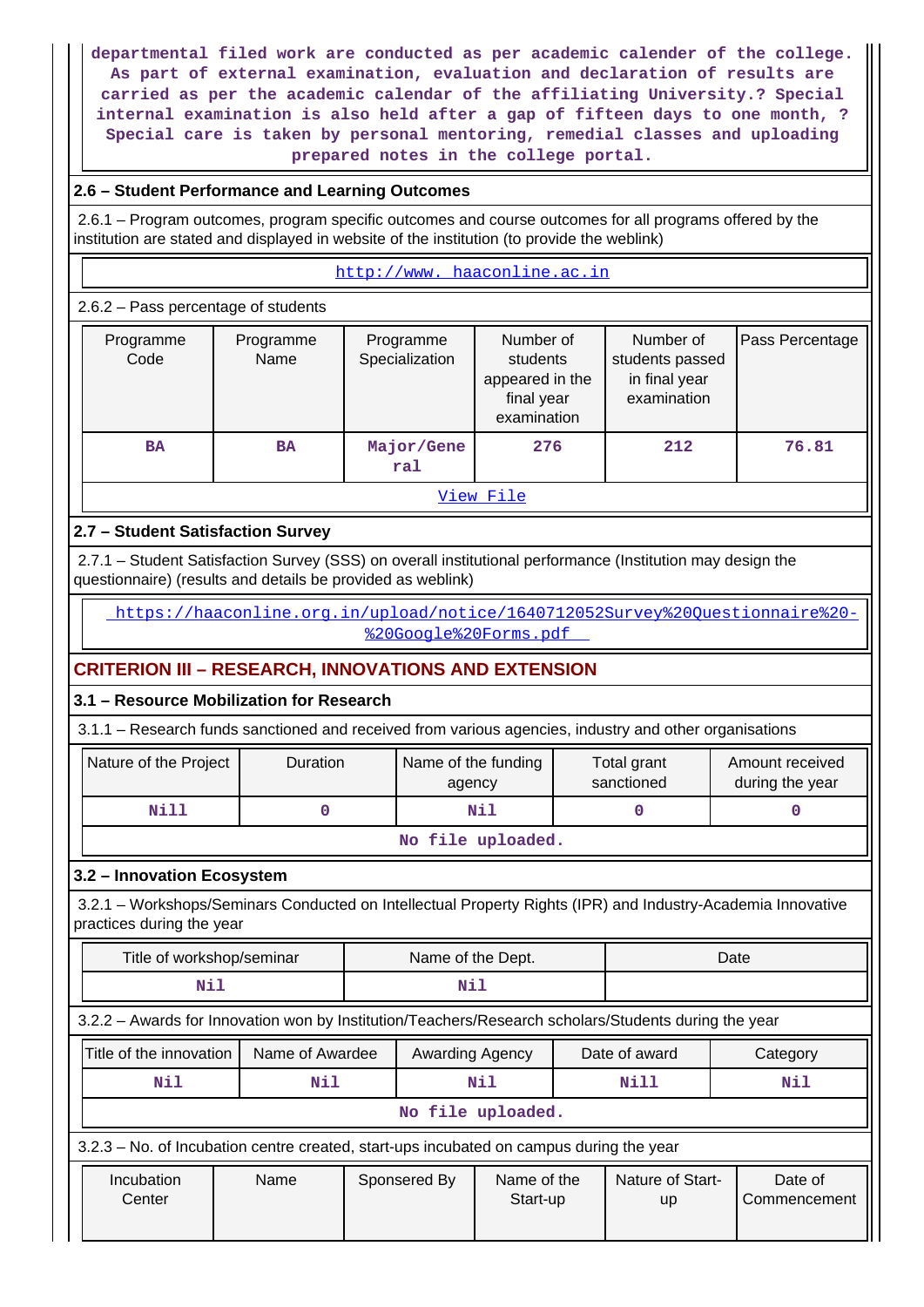| Nil                                                                                                                |              | Nil                    |                                    | Nil                    |                   | Nil                   |                    | Nil                             |               | Nill                                                                                                            |
|--------------------------------------------------------------------------------------------------------------------|--------------|------------------------|------------------------------------|------------------------|-------------------|-----------------------|--------------------|---------------------------------|---------------|-----------------------------------------------------------------------------------------------------------------|
|                                                                                                                    |              |                        |                                    | No file uploaded.      |                   |                       |                    |                                 |               |                                                                                                                 |
| 3.3 - Research Publications and Awards                                                                             |              |                        |                                    |                        |                   |                       |                    |                                 |               |                                                                                                                 |
| 3.3.1 - Incentive to the teachers who receive recognition/awards                                                   |              |                        |                                    |                        |                   |                       |                    |                                 |               |                                                                                                                 |
|                                                                                                                    | <b>State</b> |                        |                                    | National               |                   |                       |                    |                                 | International |                                                                                                                 |
|                                                                                                                    | $\mathbf 0$  |                        |                                    | 0                      |                   |                       |                    |                                 | 0             |                                                                                                                 |
| 3.3.2 - Ph. Ds awarded during the year (applicable for PG College, Research Center)                                |              |                        |                                    |                        |                   |                       |                    |                                 |               |                                                                                                                 |
|                                                                                                                    |              | Name of the Department |                                    |                        |                   |                       |                    | Number of PhD's Awarded         |               |                                                                                                                 |
|                                                                                                                    |              | Nil                    |                                    |                        |                   |                       |                    | Nill                            |               |                                                                                                                 |
| 3.3.3 - Research Publications in the Journals notified on UGC website during the year                              |              |                        |                                    |                        |                   |                       |                    |                                 |               |                                                                                                                 |
| <b>Type</b>                                                                                                        |              |                        | Department                         |                        |                   | Number of Publication |                    |                                 |               | Average Impact Factor (if<br>any)                                                                               |
| International                                                                                                      |              |                        | Pol. Science<br>$(ISSN-2347-9493)$ |                        |                   | $\overline{a}$        |                    |                                 |               | 0                                                                                                               |
|                                                                                                                    |              |                        |                                    |                        | <u>View File</u>  |                       |                    |                                 |               |                                                                                                                 |
|                                                                                                                    |              |                        |                                    |                        |                   |                       |                    |                                 |               | 3.3.4 – Books and Chapters in edited Volumes / Books published, and papers in National/International Conference |
| Proceedings per Teacher during the year                                                                            |              |                        |                                    |                        |                   |                       |                    |                                 |               |                                                                                                                 |
|                                                                                                                    | Department   |                        |                                    |                        |                   | Number of Publication |                    |                                 |               |                                                                                                                 |
|                                                                                                                    |              | Political Science      |                                    |                        | View File         |                       |                    | 1                               |               |                                                                                                                 |
| 3.3.5 - Bibliometrics of the publications during the last Academic year based on average citation index in Scopus/ |              |                        |                                    |                        |                   |                       |                    |                                 |               |                                                                                                                 |
| Web of Science or PubMed/ Indian Citation Index                                                                    |              |                        |                                    |                        |                   |                       |                    |                                 |               |                                                                                                                 |
| Title of the<br>Paper                                                                                              |              | Name of<br>Author      | Title of journal                   | Year of<br>publication |                   | <b>Citation Index</b> |                    | Institutional<br>affiliation as |               | Number of<br>citations                                                                                          |
|                                                                                                                    |              |                        |                                    |                        |                   |                       |                    | mentioned in<br>the publication |               | excluding self<br>citation                                                                                      |
| <b>Nil</b>                                                                                                         |              | Nil                    | <b>Nil</b>                         |                        | <b>Nill</b>       |                       | $\mathbf 0$<br>Nil |                                 | Nill          |                                                                                                                 |
|                                                                                                                    |              |                        |                                    |                        | No file uploaded. |                       |                    |                                 |               |                                                                                                                 |
| 3.3.6 - h-Index of the Institutional Publications during the year. (based on Scopus/ Web of science)               |              |                        |                                    |                        |                   |                       |                    |                                 |               |                                                                                                                 |
| Title of the                                                                                                       |              | Name of                | Title of journal                   | Year of                |                   | h-index               |                    | Number of                       |               | Institutional                                                                                                   |
| Paper                                                                                                              |              | Author                 |                                    | publication            |                   |                       |                    | citations<br>excluding self     |               | affiliation as<br>mentioned in                                                                                  |
|                                                                                                                    |              |                        |                                    |                        |                   |                       |                    | citation                        |               | the publication                                                                                                 |
| Nil                                                                                                                |              | Nil                    | <b>Nil</b>                         |                        | <b>Nill</b>       | Nill                  |                    | Nill                            |               | Nil                                                                                                             |
|                                                                                                                    |              |                        |                                    | No file uploaded.      |                   |                       |                    |                                 |               |                                                                                                                 |
| 3.3.7 - Faculty participation in Seminars/Conferences and Symposia during the year:                                |              |                        |                                    |                        |                   |                       |                    |                                 |               |                                                                                                                 |
| Number of Faculty<br>International                                                                                 |              |                        |                                    | National               |                   |                       | <b>State</b>       |                                 |               | Local                                                                                                           |
| Presented<br>papers                                                                                                |              |                        | <b>Nill</b>                        |                        | 1                 |                       | <b>Nill</b>        |                                 |               | <b>Nill</b>                                                                                                     |
| Attended/Semi<br>nars/Workshops                                                                                    |              | <b>Nill</b>            |                                    | <b>Nill</b>            |                   | $\mathbf{1}$          |                    | <b>Nill</b>                     |               |                                                                                                                 |
|                                                                                                                    |              |                        |                                    |                        | View File         |                       |                    |                                 |               |                                                                                                                 |
|                                                                                                                    |              |                        |                                    |                        |                   |                       |                    |                                 |               |                                                                                                                 |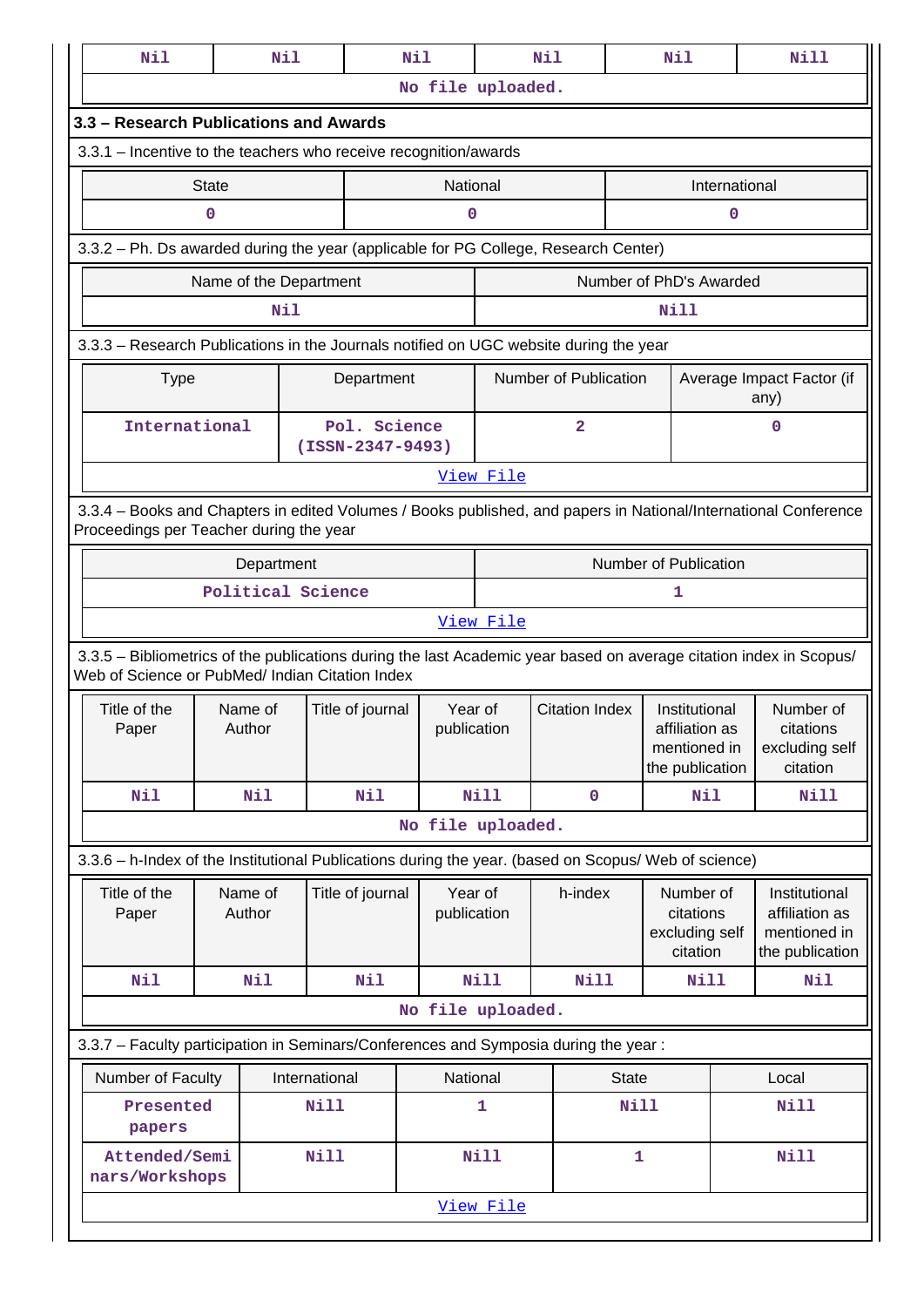| 3.4 - Extension Activities                                                                                                                                                                                             |                           |                                                                                                   |                      |                                                          |                             |     |                                                          |                                                           |             |  |
|------------------------------------------------------------------------------------------------------------------------------------------------------------------------------------------------------------------------|---------------------------|---------------------------------------------------------------------------------------------------|----------------------|----------------------------------------------------------|-----------------------------|-----|----------------------------------------------------------|-----------------------------------------------------------|-------------|--|
| 3.4.1 - Number of extension and outreach programmes conducted in collaboration with industry, community and<br>Non- Government Organisations through NSS/NCC/Red cross/Youth Red Cross (YRC) etc., during the year     |                           |                                                                                                   |                      |                                                          |                             |     |                                                          |                                                           |             |  |
| Title of the activities                                                                                                                                                                                                |                           | Organising unit/agency/<br>collaborating agency                                                   |                      | Number of teachers<br>participated in such<br>activities |                             |     | Number of students<br>participated in such<br>activities |                                                           |             |  |
| Sachchata Pokra                                                                                                                                                                                                        |                           | <b>NSS HAAC</b>                                                                                   |                      |                                                          | 1                           |     |                                                          | 25                                                        |             |  |
|                                                                                                                                                                                                                        |                           |                                                                                                   |                      |                                                          | View File                   |     |                                                          |                                                           |             |  |
| 3.4.2 - Awards and recognition received for extension activities from Government and other recognized bodies<br>during the year                                                                                        |                           |                                                                                                   |                      |                                                          |                             |     |                                                          |                                                           |             |  |
| Name of the activity                                                                                                                                                                                                   |                           | Award/Recognition                                                                                 |                      | <b>Awarding Bodies</b>                                   |                             |     |                                                          | Number of students<br><b>Benefited</b>                    |             |  |
| Nil                                                                                                                                                                                                                    |                           | Nil                                                                                               |                      |                                                          | Nil                         |     |                                                          | <b>Nill</b>                                               |             |  |
|                                                                                                                                                                                                                        |                           |                                                                                                   |                      |                                                          | No file uploaded.           |     |                                                          |                                                           |             |  |
| 3.4.3 - Students participating in extension activities with Government Organisations, Non-Government<br>Organisations and programmes such as Swachh Bharat, Aids Awareness, Gender Issue, etc. during the year         |                           |                                                                                                   |                      |                                                          |                             |     |                                                          |                                                           |             |  |
| Name of the scheme<br>Name of the activity<br>Number of teachers<br>Number of students<br>Organising unit/Agen<br>participated in such<br>cy/collaborating<br>participated in such<br>activites<br>activites<br>agency |                           |                                                                                                   |                      |                                                          |                             |     |                                                          |                                                           |             |  |
| Cleanliness<br>Drive                                                                                                                                                                                                   | Haji Anfar<br>Ali College |                                                                                                   |                      | Cleaning the<br>5<br>college campus                      |                             |     | 23                                                       |                                                           |             |  |
|                                                                                                                                                                                                                        |                           |                                                                                                   |                      |                                                          | View File                   |     |                                                          |                                                           |             |  |
| 3.5 - Collaborations                                                                                                                                                                                                   |                           |                                                                                                   |                      |                                                          |                             |     |                                                          |                                                           |             |  |
| 3.5.1 - Number of Collaborative activities for research, faculty exchange, student exchange during the year                                                                                                            |                           |                                                                                                   |                      |                                                          |                             |     |                                                          |                                                           |             |  |
| Nature of activity                                                                                                                                                                                                     |                           |                                                                                                   | Participant          |                                                          | Source of financial support |     |                                                          |                                                           | Duration    |  |
| <b>Student Exchange</b>                                                                                                                                                                                                |                           |                                                                                                   | 20                   |                                                          | College Sports<br>fund      |     |                                                          | ı                                                         |             |  |
|                                                                                                                                                                                                                        |                           |                                                                                                   |                      |                                                          | View File                   |     |                                                          |                                                           |             |  |
| 3.5.2 - Linkages with institutions/industries for internship, on-the- job training, project work, sharing of research<br>facilities etc. during the year                                                               |                           |                                                                                                   |                      |                                                          |                             |     |                                                          |                                                           |             |  |
| Nature of linkage                                                                                                                                                                                                      |                           | Name of the<br>partnering<br>institution/<br>industry<br>/research lab<br>with contact<br>details | <b>Duration From</b> |                                                          | <b>Duration To</b>          |     | Participant                                              |                                                           |             |  |
| Nil                                                                                                                                                                                                                    | Nil                       |                                                                                                   |                      | Nil                                                      | <b>Nill</b>                 |     |                                                          | <b>Nill</b>                                               | $\mathbf 0$ |  |
|                                                                                                                                                                                                                        | No file uploaded.         |                                                                                                   |                      |                                                          |                             |     |                                                          |                                                           |             |  |
| 3.5.3 - MoUs signed with institutions of national, international importance, other universities, industries, corporate<br>houses etc. during the year                                                                  |                           |                                                                                                   |                      |                                                          |                             |     |                                                          |                                                           |             |  |
| Organisation<br>Date of MoU signed                                                                                                                                                                                     |                           |                                                                                                   |                      |                                                          | Purpose/Activities          |     |                                                          | Number of<br>students/teachers<br>participated under MoUs |             |  |
| Nil                                                                                                                                                                                                                    |                           |                                                                                                   | <b>Nill</b>          |                                                          |                             | Nil |                                                          |                                                           | <b>Nill</b> |  |
|                                                                                                                                                                                                                        |                           |                                                                                                   |                      |                                                          | No file uploaded.           |     |                                                          |                                                           |             |  |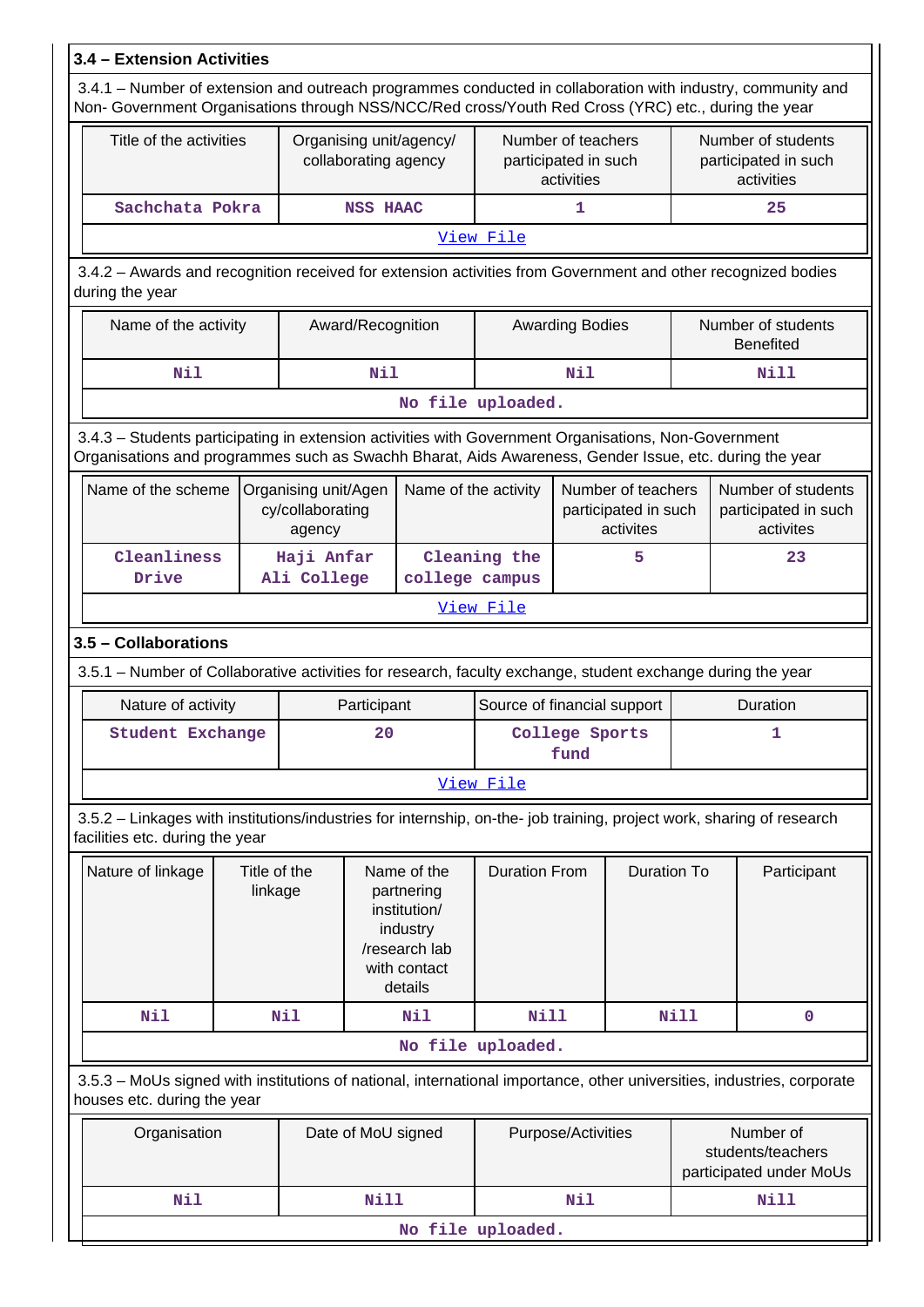|                                                                                                                          | <b>CRITERION IV - INFRASTRUCTURE AND LEARNING RESOURCES</b>                                                        |             |                   |     |                                                  |                                                                              |                                |                                                                                                                                                                                                                |             |                                                   |               |         |
|--------------------------------------------------------------------------------------------------------------------------|--------------------------------------------------------------------------------------------------------------------|-------------|-------------------|-----|--------------------------------------------------|------------------------------------------------------------------------------|--------------------------------|----------------------------------------------------------------------------------------------------------------------------------------------------------------------------------------------------------------|-------------|---------------------------------------------------|---------------|---------|
|                                                                                                                          | 4.1 - Physical Facilities                                                                                          |             |                   |     |                                                  |                                                                              |                                |                                                                                                                                                                                                                |             |                                                   |               |         |
|                                                                                                                          |                                                                                                                    |             |                   |     |                                                  |                                                                              |                                | 4.1.1 - Budget allocation, excluding salary for infrastructure augmentation during the year                                                                                                                    |             |                                                   |               |         |
|                                                                                                                          |                                                                                                                    |             |                   |     | Budget allocated for infrastructure augmentation |                                                                              |                                | Budget utilized for infrastructure development                                                                                                                                                                 |             |                                                   |               |         |
|                                                                                                                          |                                                                                                                    |             |                   | 3.5 |                                                  |                                                                              |                                |                                                                                                                                                                                                                | 3.5         |                                                   |               |         |
|                                                                                                                          |                                                                                                                    |             |                   |     |                                                  | 4.1.2 - Details of augmentation in infrastructure facilities during the year |                                |                                                                                                                                                                                                                |             |                                                   |               |         |
|                                                                                                                          |                                                                                                                    |             | <b>Facilities</b> |     |                                                  |                                                                              | <b>Existing or Newly Added</b> |                                                                                                                                                                                                                |             |                                                   |               |         |
|                                                                                                                          |                                                                                                                    |             | Class rooms       |     |                                                  |                                                                              |                                |                                                                                                                                                                                                                | Newly Added |                                                   |               |         |
|                                                                                                                          |                                                                                                                    |             |                   |     | Classrooms with Wi-Fi OR LAN                     |                                                                              |                                |                                                                                                                                                                                                                | Existing    |                                                   |               |         |
|                                                                                                                          |                                                                                                                    |             | Video Centre      |     |                                                  |                                                                              |                                |                                                                                                                                                                                                                | Existing    |                                                   |               |         |
|                                                                                                                          | View File                                                                                                          |             |                   |     |                                                  |                                                                              |                                |                                                                                                                                                                                                                |             |                                                   |               |         |
|                                                                                                                          | 4.2 - Library as a Learning Resource<br>4.2.1 - Library is automated {Integrated Library Management System (ILMS)} |             |                   |     |                                                  |                                                                              |                                |                                                                                                                                                                                                                |             |                                                   |               |         |
|                                                                                                                          |                                                                                                                    |             |                   |     |                                                  |                                                                              |                                |                                                                                                                                                                                                                |             |                                                   |               |         |
|                                                                                                                          | Name of the ILMS<br>Nature of automation (fully<br>Version<br>Year of automation<br>software<br>or patially)       |             |                   |     |                                                  |                                                                              |                                |                                                                                                                                                                                                                |             |                                                   |               |         |
|                                                                                                                          |                                                                                                                    | <b>SOUL</b> |                   |     | Fully                                            |                                                                              | 2.0<br>2012                    |                                                                                                                                                                                                                |             |                                                   |               |         |
|                                                                                                                          | 4.2.2 - Library Services                                                                                           |             |                   |     |                                                  |                                                                              |                                |                                                                                                                                                                                                                |             |                                                   |               |         |
|                                                                                                                          | Library<br>Existing<br>Service Type                                                                                |             |                   |     |                                                  |                                                                              | Newly Added                    |                                                                                                                                                                                                                |             |                                                   | Total         |         |
|                                                                                                                          | Text<br><b>Books</b>                                                                                               |             | 8311              |     | 1566825                                          |                                                                              | 2321<br>324940                 |                                                                                                                                                                                                                |             | 10632                                             |               | 1891765 |
|                                                                                                                          | Reference<br><b>Books</b>                                                                                          |             | 5839              |     | 1114425                                          |                                                                              | 1268                           | 177520                                                                                                                                                                                                         |             | 7107                                              |               | 1291945 |
|                                                                                                                          | Journals                                                                                                           |             | 8                 |     | 10540                                            |                                                                              | 5                              | 10000                                                                                                                                                                                                          |             | 13                                                |               | 20540   |
|                                                                                                                          | $e-$<br>Journals                                                                                                   |             | <b>Nill</b>       |     | <b>Nill</b>                                      |                                                                              | 6                              | 21000                                                                                                                                                                                                          |             | 6                                                 |               | 21000   |
|                                                                                                                          | Library<br>Automation                                                                                              |             | $\mathbf{1}$      |     | 40000                                            |                                                                              | <b>Nill</b>                    | Nill                                                                                                                                                                                                           |             | $\mathbf{1}$                                      |               | 40000   |
|                                                                                                                          |                                                                                                                    |             |                   |     |                                                  |                                                                              | View File                      |                                                                                                                                                                                                                |             |                                                   |               |         |
|                                                                                                                          | (Learning Management System (LMS) etc                                                                              |             |                   |     |                                                  |                                                                              |                                | 4.2.3 - E-content developed by teachers such as: e-PG- Pathshala, CEC (under e-PG- Pathshala CEC (Under<br>Graduate) SWAYAM other MOOCs platform NPTEL/NMEICT/any other Government initiatives & institutional |             |                                                   |               |         |
| Name of the Teacher<br>Name of the Module<br>Platform on which module<br>Date of launching e-<br>is developed<br>content |                                                                                                                    |             |                   |     |                                                  |                                                                              |                                |                                                                                                                                                                                                                |             |                                                   |               |         |
| Nil<br>Nil                                                                                                               |                                                                                                                    |             |                   |     |                                                  |                                                                              | Nil                            |                                                                                                                                                                                                                |             |                                                   | <b>Nill</b>   |         |
|                                                                                                                          |                                                                                                                    |             |                   |     |                                                  | No file uploaded.                                                            |                                |                                                                                                                                                                                                                |             |                                                   |               |         |
|                                                                                                                          | 4.3 - IT Infrastructure                                                                                            |             |                   |     |                                                  |                                                                              |                                |                                                                                                                                                                                                                |             |                                                   |               |         |
|                                                                                                                          | 4.3.1 - Technology Upgradation (overall)                                                                           |             |                   |     |                                                  |                                                                              |                                |                                                                                                                                                                                                                |             |                                                   |               |         |
|                                                                                                                          | <b>Type</b><br><b>Total Co</b><br>Computer<br>Internet<br>Lab<br>mputers                                           |             |                   |     | <b>Browsing</b><br>centers                       | Computer<br>Centers                                                          | Office                         | Departme<br>nts                                                                                                                                                                                                |             | Available<br><b>Bandwidt</b><br>h (MBPS/<br>GBPS) | <b>Others</b> |         |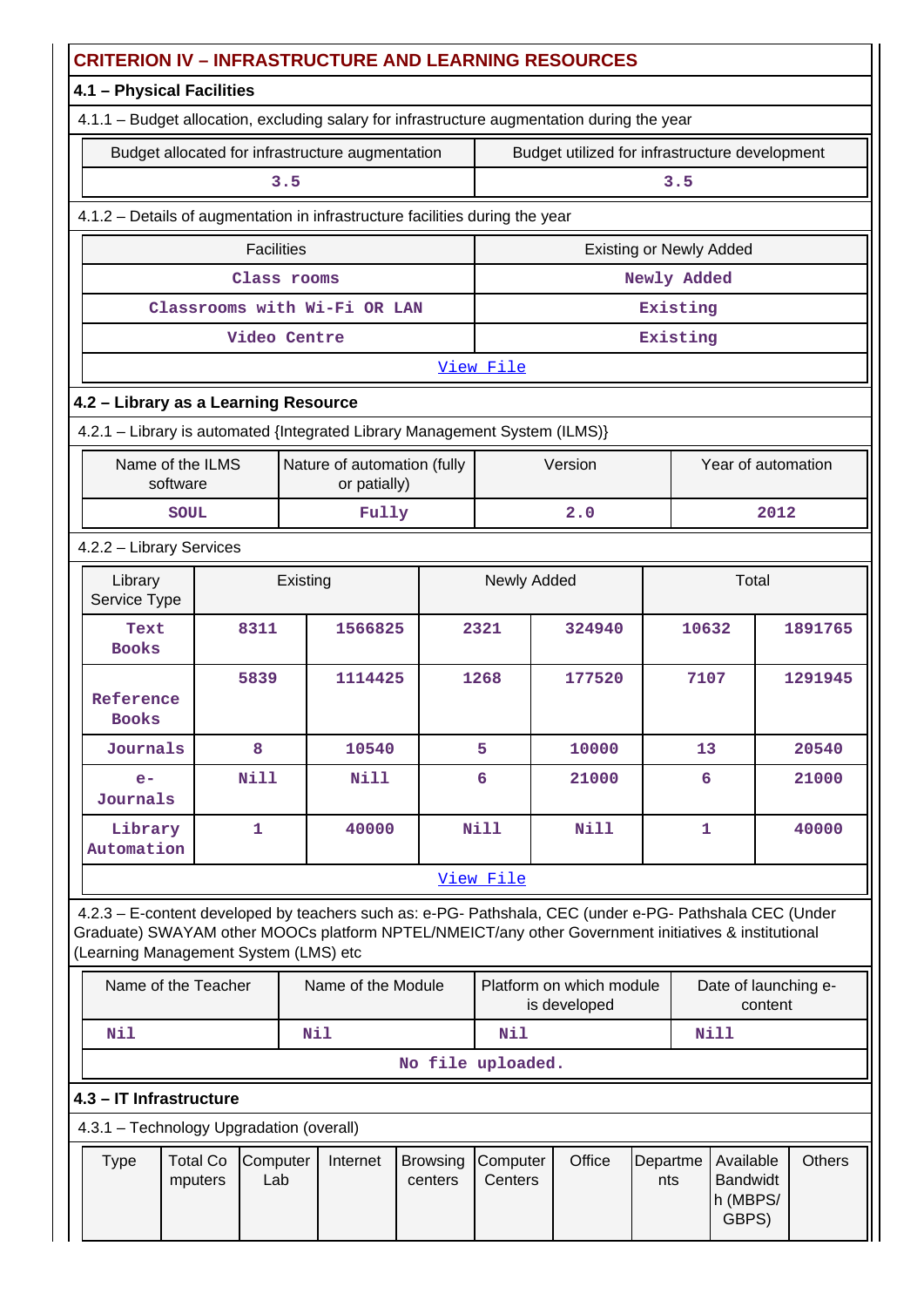|                                                                                                                                                                                                                                                                          | Existin<br>g                                                                                                                                       | 45                                         | $\overline{\mathbf{2}}$ |            | 3                                                                                                                       | 1                     | 1                                              | 6                                         | 6                  | 7                                                                                                                                                                                                                                                                                                                                                                                                                                                                                                                                                                                                                                                                                                                                                                                                                                                                                                                      | 3           |
|--------------------------------------------------------------------------------------------------------------------------------------------------------------------------------------------------------------------------------------------------------------------------|----------------------------------------------------------------------------------------------------------------------------------------------------|--------------------------------------------|-------------------------|------------|-------------------------------------------------------------------------------------------------------------------------|-----------------------|------------------------------------------------|-------------------------------------------|--------------------|------------------------------------------------------------------------------------------------------------------------------------------------------------------------------------------------------------------------------------------------------------------------------------------------------------------------------------------------------------------------------------------------------------------------------------------------------------------------------------------------------------------------------------------------------------------------------------------------------------------------------------------------------------------------------------------------------------------------------------------------------------------------------------------------------------------------------------------------------------------------------------------------------------------------|-------------|
|                                                                                                                                                                                                                                                                          | Added                                                                                                                                              | 24                                         | $\mathbf 0$             |            | 1                                                                                                                       | $\mathbf 0$           | $\mathbf 0$                                    | 1                                         | $\mathbf 0$        | 50                                                                                                                                                                                                                                                                                                                                                                                                                                                                                                                                                                                                                                                                                                                                                                                                                                                                                                                     | $\mathbf 0$ |
|                                                                                                                                                                                                                                                                          | Total                                                                                                                                              | 69                                         | $\mathbf{2}$            |            | 4                                                                                                                       | 1                     | 1                                              | 7                                         | 6                  | 57                                                                                                                                                                                                                                                                                                                                                                                                                                                                                                                                                                                                                                                                                                                                                                                                                                                                                                                     | 3           |
|                                                                                                                                                                                                                                                                          | 4.3.2 – Bandwidth available of internet connection in the Institution (Leased line)                                                                |                                            |                         |            |                                                                                                                         |                       |                                                |                                           |                    |                                                                                                                                                                                                                                                                                                                                                                                                                                                                                                                                                                                                                                                                                                                                                                                                                                                                                                                        |             |
|                                                                                                                                                                                                                                                                          |                                                                                                                                                    |                                            |                         |            |                                                                                                                         |                       | 57 MBPS/ GBPS                                  |                                           |                    |                                                                                                                                                                                                                                                                                                                                                                                                                                                                                                                                                                                                                                                                                                                                                                                                                                                                                                                        |             |
|                                                                                                                                                                                                                                                                          | 4.3.3 - Facility for e-content                                                                                                                     |                                            |                         |            |                                                                                                                         |                       |                                                |                                           |                    |                                                                                                                                                                                                                                                                                                                                                                                                                                                                                                                                                                                                                                                                                                                                                                                                                                                                                                                        |             |
|                                                                                                                                                                                                                                                                          |                                                                                                                                                    | Name of the e-content development facility |                         |            |                                                                                                                         |                       |                                                |                                           | recording facility | Provide the link of the videos and media centre and                                                                                                                                                                                                                                                                                                                                                                                                                                                                                                                                                                                                                                                                                                                                                                                                                                                                    |             |
|                                                                                                                                                                                                                                                                          |                                                                                                                                                    |                                            |                         | <b>NIL</b> |                                                                                                                         |                       |                                                |                                           | <u>Nil</u>         |                                                                                                                                                                                                                                                                                                                                                                                                                                                                                                                                                                                                                                                                                                                                                                                                                                                                                                                        |             |
|                                                                                                                                                                                                                                                                          | 4.4 - Maintenance of Campus Infrastructure                                                                                                         |                                            |                         |            |                                                                                                                         |                       |                                                |                                           |                    |                                                                                                                                                                                                                                                                                                                                                                                                                                                                                                                                                                                                                                                                                                                                                                                                                                                                                                                        |             |
|                                                                                                                                                                                                                                                                          | 4.4.1 - Expenditure incurred on maintenance of physical facilities and academic support facilities, excluding salary<br>component, during the year |                                            |                         |            |                                                                                                                         |                       |                                                |                                           |                    |                                                                                                                                                                                                                                                                                                                                                                                                                                                                                                                                                                                                                                                                                                                                                                                                                                                                                                                        |             |
|                                                                                                                                                                                                                                                                          |                                                                                                                                                    | Assigned Budget on<br>academic facilities  |                         |            | Expenditure incurred on<br>maintenance of academic<br>facilities                                                        |                       |                                                | Assigned budget on<br>physical facilities |                    | Expenditure incurredon<br>maintenance of physical<br>facilites                                                                                                                                                                                                                                                                                                                                                                                                                                                                                                                                                                                                                                                                                                                                                                                                                                                         |             |
|                                                                                                                                                                                                                                                                          | 2.5                                                                                                                                                |                                            |                         |            | 2.5                                                                                                                     |                       |                                                | 1.5                                       |                    | 1.5                                                                                                                                                                                                                                                                                                                                                                                                                                                                                                                                                                                                                                                                                                                                                                                                                                                                                                                    |             |
| 4.4.2 – Procedures and policies for maintaining and utilizing physical, academic and support facilities - laboratory,<br>library, sports complex, computers, classrooms etc. (maximum 500 words) (information to be available in<br>institutional Website, provide link) |                                                                                                                                                    |                                            |                         |            |                                                                                                                         |                       |                                                |                                           |                    |                                                                                                                                                                                                                                                                                                                                                                                                                                                                                                                                                                                                                                                                                                                                                                                                                                                                                                                        |             |
|                                                                                                                                                                                                                                                                          |                                                                                                                                                    |                                            |                         |            |                                                                                                                         | http://www.haac.ac.in | also provided filtered potable drinking water. |                                           |                    | The college maintain its existing infrastructure facilities by allocating<br>budget for the purpose. It includes regular maintenance of classrooms, office<br>room, departmental blocks, and computer lab. The college campus cleaning is a<br>regular activity and the campus is declared a plastic free campus and installed<br>dustbin in every corner of the college. Besides, the maintenance of existing<br>computers with updated software version, the campus wi-fi system are taken care<br>by the service provider. The Central Library of the college is operated by<br>library automation software i,e, SOUL 2.0. The green generator installed in the<br>college for power supply is maintained regularly. The college provides cool and<br>purified drinking water facility to the students, office staff, and library<br>users. The departmental blocks, girls common room along with girls hostels are |             |
|                                                                                                                                                                                                                                                                          |                                                                                                                                                    |                                            |                         |            |                                                                                                                         |                       |                                                |                                           |                    |                                                                                                                                                                                                                                                                                                                                                                                                                                                                                                                                                                                                                                                                                                                                                                                                                                                                                                                        |             |
|                                                                                                                                                                                                                                                                          | <b>CRITERION V - STUDENT SUPPORT AND PROGRESSION</b>                                                                                               |                                            |                         |            |                                                                                                                         |                       |                                                |                                           |                    |                                                                                                                                                                                                                                                                                                                                                                                                                                                                                                                                                                                                                                                                                                                                                                                                                                                                                                                        |             |
|                                                                                                                                                                                                                                                                          | 5.1 - Student Support<br>5.1.1 - Scholarships and Financial Support                                                                                |                                            |                         |            |                                                                                                                         |                       |                                                |                                           |                    |                                                                                                                                                                                                                                                                                                                                                                                                                                                                                                                                                                                                                                                                                                                                                                                                                                                                                                                        |             |
|                                                                                                                                                                                                                                                                          |                                                                                                                                                    |                                            |                         |            | Name/Title of the scheme                                                                                                |                       |                                                | Number of students                        |                    | <b>Amount in Rupees</b>                                                                                                                                                                                                                                                                                                                                                                                                                                                                                                                                                                                                                                                                                                                                                                                                                                                                                                |             |
|                                                                                                                                                                                                                                                                          |                                                                                                                                                    | Financial Support<br>from institution      |                         |            | Nil                                                                                                                     |                       |                                                | $\mathbf 0$                               |                    | 0                                                                                                                                                                                                                                                                                                                                                                                                                                                                                                                                                                                                                                                                                                                                                                                                                                                                                                                      |             |
|                                                                                                                                                                                                                                                                          |                                                                                                                                                    | Financial Support<br>from Other Sources    |                         |            |                                                                                                                         |                       |                                                |                                           |                    |                                                                                                                                                                                                                                                                                                                                                                                                                                                                                                                                                                                                                                                                                                                                                                                                                                                                                                                        |             |
|                                                                                                                                                                                                                                                                          | a) National                                                                                                                                        |                                            |                         |            | (1) Ishan Uday<br>Special Scholarship<br>Scheme for NRE<br>2019-20, (2) Post<br>metric Scholarship<br>scheme Minorities |                       |                                                | 19                                        |                    | 594000                                                                                                                                                                                                                                                                                                                                                                                                                                                                                                                                                                                                                                                                                                                                                                                                                                                                                                                 |             |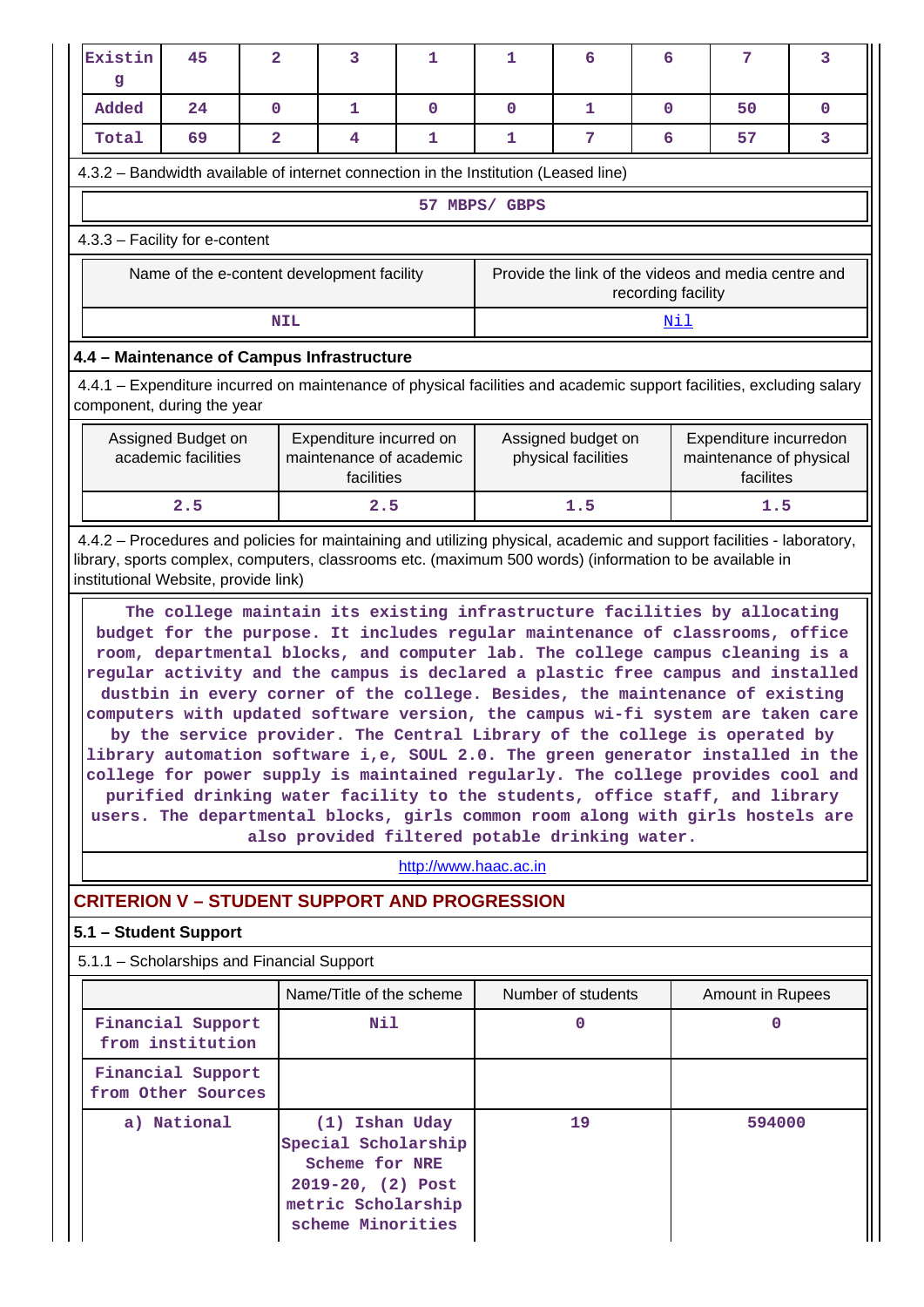| b) International                                       |                                       |                                                                      | CS (3) Central<br>Srctor Scheme of<br>Scholarship for<br>College and<br>University Students<br>Nil             | Nill                                                                                                      |                                                              |  | 0                                   |  |
|--------------------------------------------------------|---------------------------------------|----------------------------------------------------------------------|----------------------------------------------------------------------------------------------------------------|-----------------------------------------------------------------------------------------------------------|--------------------------------------------------------------|--|-------------------------------------|--|
|                                                        |                                       |                                                                      |                                                                                                                | View File                                                                                                 |                                                              |  |                                     |  |
|                                                        |                                       |                                                                      |                                                                                                                | 5.1.2 - Number of capability enhancement and development schemes such as Soft skill development, Remedial |                                                              |  |                                     |  |
|                                                        |                                       |                                                                      |                                                                                                                | coaching, Language lab, Bridge courses, Yoga, Meditation, Personal Counselling and Mentoring etc.,        |                                                              |  |                                     |  |
| Name of the capability<br>enhancement scheme           |                                       |                                                                      | Date of implemetation                                                                                          | Number of students<br>enrolled                                                                            |                                                              |  | Agencies involved                   |  |
| Remedial<br>coaching, and<br>Personal<br>Counselling   |                                       |                                                                      | 01/08/2019                                                                                                     | 26                                                                                                        |                                                              |  |                                     |  |
|                                                        |                                       |                                                                      |                                                                                                                | View File                                                                                                 |                                                              |  |                                     |  |
| institution during the year                            |                                       |                                                                      |                                                                                                                | 5.1.3 – Students benefited by guidance for competitive examinations and career counselling offered by the |                                                              |  |                                     |  |
| Year<br>Name of the<br>scheme                          |                                       | Number of<br>benefited<br>students for<br>competitive<br>examination |                                                                                                                | Number of<br>benefited<br>students by<br>career<br>counseling<br>activities                               | Number of<br>students who<br>have passedin<br>the comp. exam |  | Number of<br>studentsp placed       |  |
| 2019                                                   |                                       | <b>State TET</b>                                                     | 7                                                                                                              | 10                                                                                                        | Nill                                                         |  | 5                                   |  |
|                                                        |                                       |                                                                      |                                                                                                                | View File                                                                                                 |                                                              |  |                                     |  |
| harassment and ragging cases during the year           |                                       |                                                                      | 5.1.4 - Institutional mechanism for transparency, timely redressal of student grievances, Prevention of sexual |                                                                                                           |                                                              |  |                                     |  |
| Total grievances received                              |                                       |                                                                      | Number of grievances redressed                                                                                 | Avg. number of days for grievance<br>redressal                                                            |                                                              |  |                                     |  |
|                                                        | <b>Nill</b>                           |                                                                      |                                                                                                                | <b>Nill</b>                                                                                               | Nill                                                         |  |                                     |  |
| 5.2 - Student Progression                              |                                       |                                                                      |                                                                                                                |                                                                                                           |                                                              |  |                                     |  |
| 5.2.1 - Details of campus placement during the year    |                                       |                                                                      |                                                                                                                |                                                                                                           |                                                              |  |                                     |  |
|                                                        | On campus                             |                                                                      |                                                                                                                |                                                                                                           | Off campus                                                   |  |                                     |  |
| Nameof<br>organizations<br>visited                     | Number of<br>students<br>participated |                                                                      | Number of<br>stduents placed                                                                                   | Nameof<br>organizations<br>visited                                                                        | Number of<br>students<br>participated                        |  | Number of<br>stduents placed        |  |
| Nil                                                    |                                       | Nill                                                                 | <b>Nill</b>                                                                                                    | Nil                                                                                                       | Nill                                                         |  | Nill                                |  |
|                                                        |                                       |                                                                      |                                                                                                                | No file uploaded.                                                                                         |                                                              |  |                                     |  |
|                                                        |                                       |                                                                      |                                                                                                                | 5.2.2 - Student progression to higher education in percentage during the year                             |                                                              |  |                                     |  |
| Year<br>students<br>enrolling into<br>higher education |                                       | Number of<br>Programme<br>graduated from                             |                                                                                                                | Depratment<br>graduated from                                                                              | Name of<br>institution joined                                |  | Name of<br>programme<br>admitted to |  |
| 2019<br>10                                             |                                       |                                                                      | <b>BA</b>                                                                                                      | Pol.<br>Science,<br>English,                                                                              | Nagaon Law<br>College,<br>Ajmal Ali                          |  | LLB, B Ed,<br>M.A.                  |  |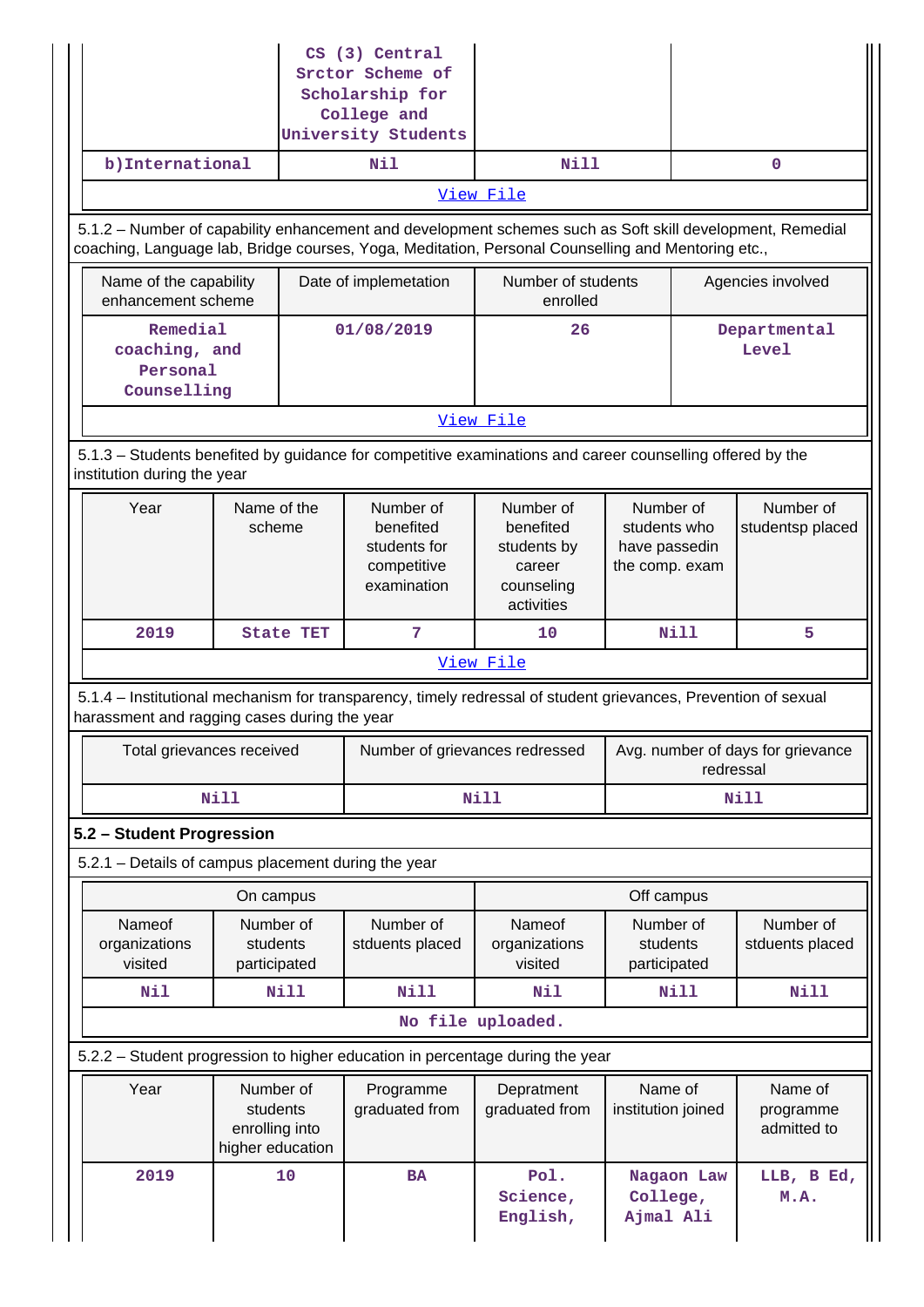|                                                                                                                                                                                                                                                                                                                                                                                                                                                                                                                                                                                                                                                                                                                                                                                                                                                                                                                                                                                                                                                                                                                                   |                                                                                                                                                                                |                           |                                   |           | <b>Assamese</b> |                                                             | Law College,<br>Gauhati<br>University,<br>Ajmal Ali B.<br>Ed College |                                                                                                                    |
|-----------------------------------------------------------------------------------------------------------------------------------------------------------------------------------------------------------------------------------------------------------------------------------------------------------------------------------------------------------------------------------------------------------------------------------------------------------------------------------------------------------------------------------------------------------------------------------------------------------------------------------------------------------------------------------------------------------------------------------------------------------------------------------------------------------------------------------------------------------------------------------------------------------------------------------------------------------------------------------------------------------------------------------------------------------------------------------------------------------------------------------|--------------------------------------------------------------------------------------------------------------------------------------------------------------------------------|---------------------------|-----------------------------------|-----------|-----------------|-------------------------------------------------------------|----------------------------------------------------------------------|--------------------------------------------------------------------------------------------------------------------|
|                                                                                                                                                                                                                                                                                                                                                                                                                                                                                                                                                                                                                                                                                                                                                                                                                                                                                                                                                                                                                                                                                                                                   |                                                                                                                                                                                |                           | No file uploaded.                 |           |                 |                                                             |                                                                      |                                                                                                                    |
| 5.2.3 - Students qualifying in state/ national/ international level examinations during the year<br>(eg:NET/SET/SLET/GATE/GMAT/CAT/GRE/TOFEL/Civil Services/State Government Services)                                                                                                                                                                                                                                                                                                                                                                                                                                                                                                                                                                                                                                                                                                                                                                                                                                                                                                                                            |                                                                                                                                                                                |                           |                                   |           |                 |                                                             |                                                                      |                                                                                                                    |
|                                                                                                                                                                                                                                                                                                                                                                                                                                                                                                                                                                                                                                                                                                                                                                                                                                                                                                                                                                                                                                                                                                                                   | Items                                                                                                                                                                          |                           |                                   |           |                 |                                                             | Number of students selected/ qualifying                              |                                                                                                                    |
| 5<br>Any Other                                                                                                                                                                                                                                                                                                                                                                                                                                                                                                                                                                                                                                                                                                                                                                                                                                                                                                                                                                                                                                                                                                                    |                                                                                                                                                                                |                           |                                   |           |                 |                                                             |                                                                      |                                                                                                                    |
|                                                                                                                                                                                                                                                                                                                                                                                                                                                                                                                                                                                                                                                                                                                                                                                                                                                                                                                                                                                                                                                                                                                                   |                                                                                                                                                                                |                           |                                   | View File |                 |                                                             |                                                                      |                                                                                                                    |
|                                                                                                                                                                                                                                                                                                                                                                                                                                                                                                                                                                                                                                                                                                                                                                                                                                                                                                                                                                                                                                                                                                                                   | 5.2.4 – Sports and cultural activities / competitions organised at the institution level during the year                                                                       |                           |                                   |           |                 |                                                             |                                                                      |                                                                                                                    |
|                                                                                                                                                                                                                                                                                                                                                                                                                                                                                                                                                                                                                                                                                                                                                                                                                                                                                                                                                                                                                                                                                                                                   | Activity                                                                                                                                                                       |                           | Level                             |           |                 |                                                             | <b>Number of Participants</b>                                        |                                                                                                                    |
| Annual Sports                                                                                                                                                                                                                                                                                                                                                                                                                                                                                                                                                                                                                                                                                                                                                                                                                                                                                                                                                                                                                                                                                                                     | College Level                                                                                                                                                                  |                           |                                   |           | 50              |                                                             |                                                                      |                                                                                                                    |
|                                                                                                                                                                                                                                                                                                                                                                                                                                                                                                                                                                                                                                                                                                                                                                                                                                                                                                                                                                                                                                                                                                                                   |                                                                                                                                                                                |                           |                                   | View File |                 |                                                             |                                                                      |                                                                                                                    |
|                                                                                                                                                                                                                                                                                                                                                                                                                                                                                                                                                                                                                                                                                                                                                                                                                                                                                                                                                                                                                                                                                                                                   | 5.3 - Student Participation and Activities                                                                                                                                     |                           |                                   |           |                 |                                                             |                                                                      |                                                                                                                    |
|                                                                                                                                                                                                                                                                                                                                                                                                                                                                                                                                                                                                                                                                                                                                                                                                                                                                                                                                                                                                                                                                                                                                   | 5.3.1 – Number of awards/medals for outstanding performance in sports/cultural activities at national/international<br>level (award for a team event should be counted as one) |                           |                                   |           |                 |                                                             |                                                                      |                                                                                                                    |
| Year                                                                                                                                                                                                                                                                                                                                                                                                                                                                                                                                                                                                                                                                                                                                                                                                                                                                                                                                                                                                                                                                                                                              | Name of the<br>award/medal                                                                                                                                                     | National/<br>Internaional | Number of<br>awards for<br>Sports |           |                 | Number of<br>Student ID<br>awards for<br>number<br>Cultural |                                                                      | Name of the<br>student                                                                                             |
| Nill                                                                                                                                                                                                                                                                                                                                                                                                                                                                                                                                                                                                                                                                                                                                                                                                                                                                                                                                                                                                                                                                                                                              | Nil                                                                                                                                                                            | <b>Nill</b>               |                                   | Nill      | Nill            |                                                             | <b>Nill</b>                                                          | Nil                                                                                                                |
|                                                                                                                                                                                                                                                                                                                                                                                                                                                                                                                                                                                                                                                                                                                                                                                                                                                                                                                                                                                                                                                                                                                                   |                                                                                                                                                                                |                           | No file uploaded.                 |           |                 |                                                             |                                                                      |                                                                                                                    |
|                                                                                                                                                                                                                                                                                                                                                                                                                                                                                                                                                                                                                                                                                                                                                                                                                                                                                                                                                                                                                                                                                                                                   | the institution (maximum 500 words)                                                                                                                                            |                           |                                   |           |                 |                                                             |                                                                      | 5.3.2 - Activity of Student Council & representation of students on academic & administrative bodies/committees of |
| The college has a democratically elected body called Haji Anfar Ali College<br>Students' Union(HAACSU) to represent the students of the college. The election<br>of the HAACSU is conducted on the recommendation of the Lyngdoh Committee as<br>per the circular of the Director of Higher education, Assam. The union is<br>constituted every year as per the academic calendar of the college. It<br>represents various important committees of the college such as sports<br>committee, magazine committee, cultural functions and activity committees.<br>Apart from that the student union organise Freshers' Social, special drive on<br>plantation in the campus, initiative for cleaning the college campus and its<br>vicinity. The HAACSU also celebrate different festivals in the college<br>including Saraswati Puja every year. All the members of HAACSU are the active<br>members of the NSS unit of the college. The HAACSU not only strive for the<br>development of the college, but also extend their helping hand for social<br>service in nearby areas of the college as part of extracurricular activity. |                                                                                                                                                                                |                           |                                   |           |                 |                                                             |                                                                      |                                                                                                                    |
| 5.4 - Alumni Engagement                                                                                                                                                                                                                                                                                                                                                                                                                                                                                                                                                                                                                                                                                                                                                                                                                                                                                                                                                                                                                                                                                                           |                                                                                                                                                                                |                           |                                   |           |                 |                                                             |                                                                      |                                                                                                                    |
| 5.4.1 – Whether the institution has registered Alumni Association?                                                                                                                                                                                                                                                                                                                                                                                                                                                                                                                                                                                                                                                                                                                                                                                                                                                                                                                                                                                                                                                                |                                                                                                                                                                                |                           |                                   |           |                 |                                                             |                                                                      |                                                                                                                    |
| No                                                                                                                                                                                                                                                                                                                                                                                                                                                                                                                                                                                                                                                                                                                                                                                                                                                                                                                                                                                                                                                                                                                                |                                                                                                                                                                                |                           |                                   |           |                 |                                                             |                                                                      |                                                                                                                    |
| The HAACSU plays a significant role towards the development of the college<br>especially with extracurricular and developmental activities including<br>community developmental programme, college week, Freshers social and<br>celebration of important days in the college. However, the alumni association                                                                                                                                                                                                                                                                                                                                                                                                                                                                                                                                                                                                                                                                                                                                                                                                                     |                                                                                                                                                                                |                           |                                   |           |                 |                                                             |                                                                      |                                                                                                                    |

**of the college is yet to registered.**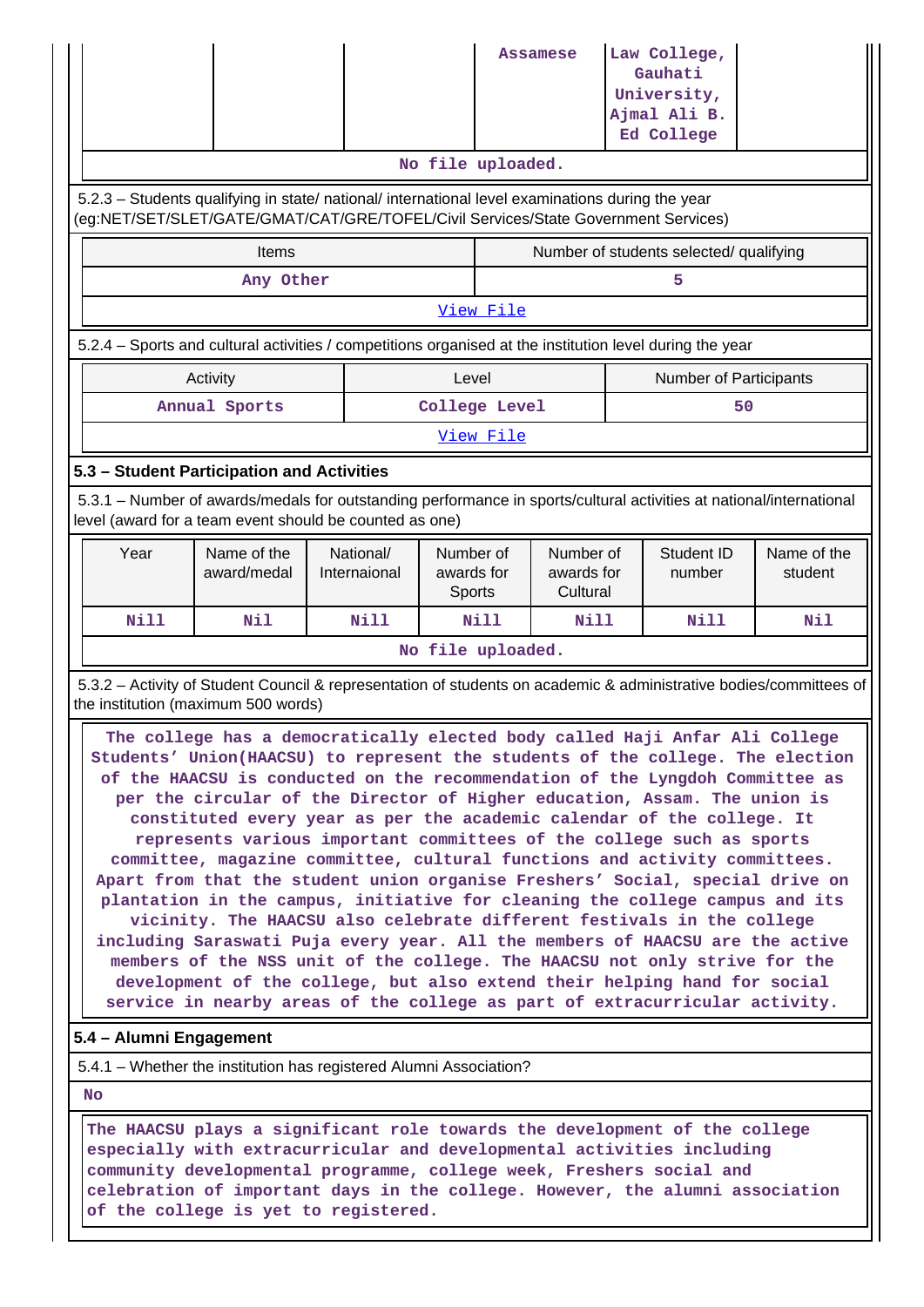5.4.2 – No. of enrolled Alumni:

**0**

5.4.3 – Alumni contribution during the year (in Rupees) :

**0**

5.4.4 – Meetings/activities organized by Alumni Association :

**0**

### **CRITERION VI – GOVERNANCE, LEADERSHIP AND MANAGEMENT**

**6.1 – Institutional Vision and Leadership**

 6.1.1 – Mention two practices of decentralization and participative management during the last year (maximum 500 words)

 **The college believe in the participative management and practice of decentralization. As such, the college has a number of cells and committees to meet different requirements pertaining to the assurance of quality education as well as quality culture of the college. They include: Career Guidance and Counselling Cell, Placement Service and Employment Cell, Committee for Compilation of Academic Calendar, Seminar Forum, Medical Cell, Grievance Redress Cell, Alumni Association, Nature Club, Debate Society, Research and Publication Committee, Disciplinary Action Committee and Grievance and Redressal Cell. Apart from these, there are provisions and privileges for representation of teaching and non-staff in the Governing Body, Construction committee, involvement of students in co-curricular and extra-curricular activities in the college.**

6.1.2 – Does the institution have a Management Information System (MIS)?

|                                           | Yes                                                                                                                                                                                                                                                                                                                                        |  |  |  |  |  |  |  |  |
|-------------------------------------------|--------------------------------------------------------------------------------------------------------------------------------------------------------------------------------------------------------------------------------------------------------------------------------------------------------------------------------------------|--|--|--|--|--|--|--|--|
| 6.2 - Strategy Development and Deployment |                                                                                                                                                                                                                                                                                                                                            |  |  |  |  |  |  |  |  |
|                                           | 6.2.1 – Quality improvement strategies adopted by the institution for each of the following (with in 100 words each):                                                                                                                                                                                                                      |  |  |  |  |  |  |  |  |
| <b>Strategy Type</b>                      | Details                                                                                                                                                                                                                                                                                                                                    |  |  |  |  |  |  |  |  |
| Curriculum Development                    | The college follows the affiliated<br>University guidelines and academic<br>calendar while preparing plans for<br>curriculum development.                                                                                                                                                                                                  |  |  |  |  |  |  |  |  |
| Teaching and Learning                     | Teachers of department of the college<br>prepares teaching-learning plans at the<br>commencement of every academic<br>session This is done as per the<br>academic calendar prepared for the<br>session and submitted the same to the<br>Principal of the college.                                                                          |  |  |  |  |  |  |  |  |
| Examination and Evaluation                | The college conducts both external as<br>well as internal evaluations. The<br>external evaluations are conducted as<br>per the time schedule of the affiliated<br>University. The internal evaluations<br>are conducted throughout the year by<br>the college through sessional<br>examination, unit test, class test,<br>home assignment. |  |  |  |  |  |  |  |  |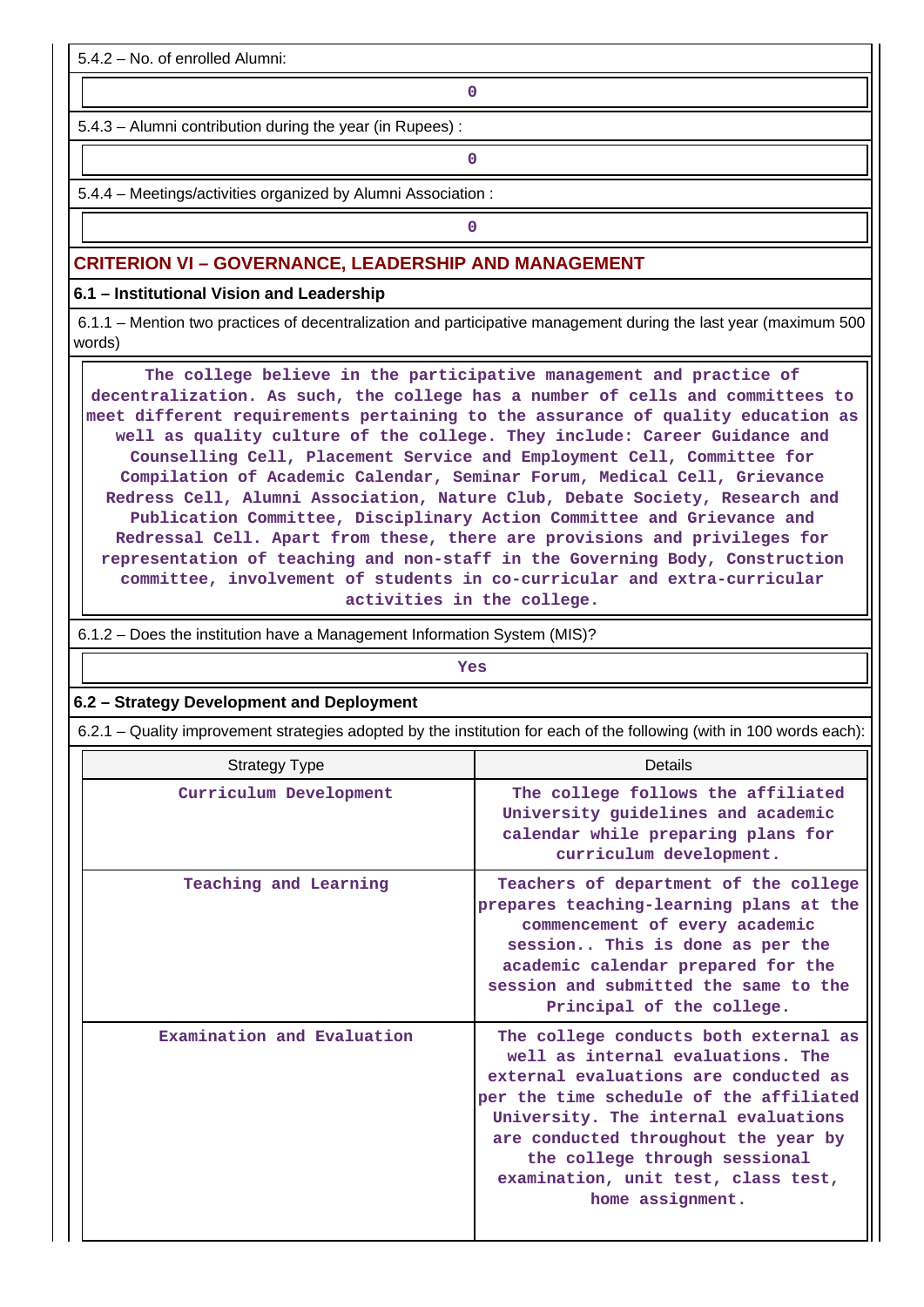| Research and Development<br>Library, ICT and Physical | The college lays emphasis on<br>developing research culture in the<br>college. The Research and Publication<br>Committee provide guidance for more<br>research work, seminar, and workshop in<br>the college. presentation in seminars<br>and peruse research project work.<br>The central library of the college is                                                                                                                                                                                                                                                                                                                                                                                                                                                                                                                                                                                                                                                                                                                                                                                                                                                                                       |
|-------------------------------------------------------|------------------------------------------------------------------------------------------------------------------------------------------------------------------------------------------------------------------------------------------------------------------------------------------------------------------------------------------------------------------------------------------------------------------------------------------------------------------------------------------------------------------------------------------------------------------------------------------------------------------------------------------------------------------------------------------------------------------------------------------------------------------------------------------------------------------------------------------------------------------------------------------------------------------------------------------------------------------------------------------------------------------------------------------------------------------------------------------------------------------------------------------------------------------------------------------------------------|
| Infrastructure / Instrumentation                      | updated with library automation<br>software with sufficient books,<br>journals. Books are issued and received<br>by computerized system. The library has<br>ample sitting capacity for<br>students. Besides, the college campus is<br>linked with Wi-Fi facility.                                                                                                                                                                                                                                                                                                                                                                                                                                                                                                                                                                                                                                                                                                                                                                                                                                                                                                                                          |
| Human Resource Management                             | Important measures adopted for<br>management of human resources are: (1)<br>Recording of daily attendance of both<br>teaching and non-teaching staff. (2) By<br>collecting feedback from the<br>stakeholders. (3) Providing monthly<br>salary. and (4) Through Annual<br>Performance Appraisal Report.                                                                                                                                                                                                                                                                                                                                                                                                                                                                                                                                                                                                                                                                                                                                                                                                                                                                                                     |
| Industry Interaction / Collaboration                  | The Career Guidance and Counselling<br>cell of the college provided guidance<br>to students for appearing various<br>examination under the state Government.                                                                                                                                                                                                                                                                                                                                                                                                                                                                                                                                                                                                                                                                                                                                                                                                                                                                                                                                                                                                                                               |
| Admission of Students                                 | The process of admission is notified<br>earlier in the college website. The<br>prospectus of the college may be<br>downloaded from the college website<br>which contain details regarding<br>admission procedure. Online admission<br>process is commenced from the academic<br>session 2019. It includes the steps<br>like (1) Before filling the application<br>form the New Applicant need to Register<br>themselves on the portal using a valid<br>Email, Phone Number by clicking on New<br>Registration button. (2) After the<br>Registration, Applicant have to login<br>using his/her registered phone number<br>and created password for completing the<br>Online Application Form. They should<br>supply all the details in the process<br>of filling the Online Application Form.<br>(3) The Merit list uploaded in the<br>college portal as well as notified on<br>the College Notice Board. (4) On the<br>day of admission, the applicant has to<br>face interview cum screening test and<br>verification of particulars conducted<br>by the members of the admission<br>committee. (5) The college adhere to<br>the admission rules frames by its<br>admission committee and instructions of |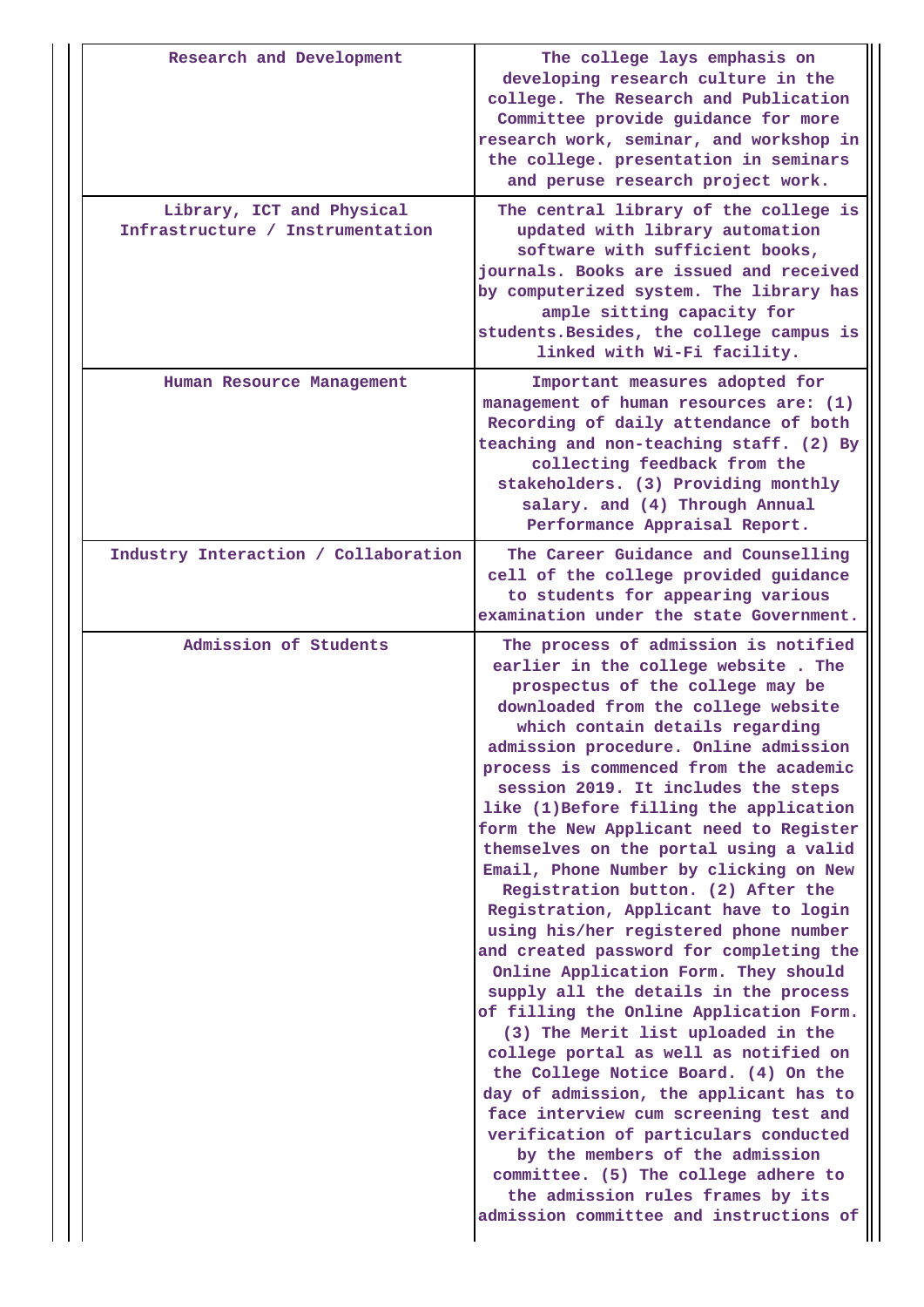|                                                                | the government.                                                                                                                                                                                                                                                                                                                                                                                                                                                          |  |  |  |  |  |
|----------------------------------------------------------------|--------------------------------------------------------------------------------------------------------------------------------------------------------------------------------------------------------------------------------------------------------------------------------------------------------------------------------------------------------------------------------------------------------------------------------------------------------------------------|--|--|--|--|--|
| 6.2.2 - Implementation of e-governance in areas of operations: |                                                                                                                                                                                                                                                                                                                                                                                                                                                                          |  |  |  |  |  |
| E-governace area                                               | <b>Details</b>                                                                                                                                                                                                                                                                                                                                                                                                                                                           |  |  |  |  |  |
| Planning and Development                                       | The e-governance area in planning and<br>development : (1) Goods and materials<br>are purchased through online quotation.<br>(2) Developmental works are done<br>through tender as notified in the<br>college website. (3) Library works,<br>including purchase of materials, books,<br>journals, development of software, are<br>done through quotation. (4) The HAAC<br>Faculty Group, the college WhatsApp<br>group are used extensively as part of e-<br>governance. |  |  |  |  |  |
| Administration                                                 | E-governance areas regarding<br>administration extend to (1)<br>Information management and transaction<br>with DHE, Assam through online (2)<br>Information regarding activities of<br>different cells are done through<br>college portal (3) Issues smart library<br>card and students smart i-card (4)<br>Biometric machine is used for recording<br>attendance of teaching and non-teaching<br>staff.                                                                 |  |  |  |  |  |
| Finance and Accounts                                           | The finance and accounts of the<br>college are maintained by College<br>automation software and excel.                                                                                                                                                                                                                                                                                                                                                                   |  |  |  |  |  |
| Student Admission and Support                                  | The college introduced online<br>registration and application for<br>admission from the academic session<br>2019. The students are given proper<br>counseling and guidance before choosing<br>option of subject combination. The<br>college website contains uploaded rules<br>and regulations of regarding admission.<br>Daily class routine are also uploaded<br>in the college website.                                                                               |  |  |  |  |  |
| Examination                                                    | The college has introduced CBCS<br>course from the academic session 1919<br>and implemented the Programme of<br>examination of the affiliated<br>University. The internal examinations<br>are held as per the academic calendar<br>of the college. The programme,<br>schedule, evaluation, re-schedule of<br>internal examination are done through<br>notification in the college website.                                                                               |  |  |  |  |  |

Ш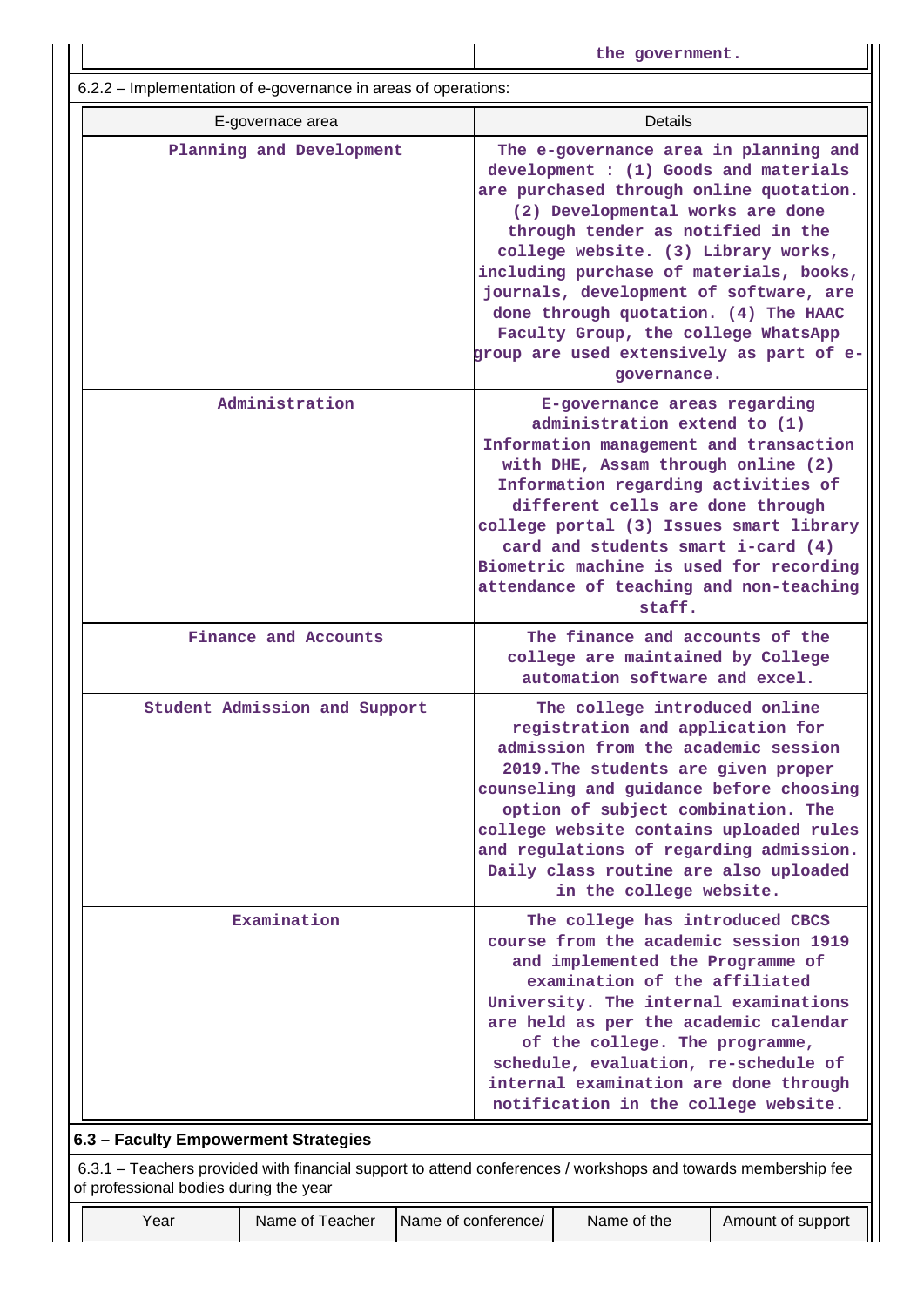|                                                                                                                                                                                                                                                                                                                                                                                              |                                                                                                |                                                                                             |  |                                                                                                   | workshop attended<br>for which financial<br>support provided |             | professional body for<br>which membership<br>fee is provided |                 |                                                  |  |                                                      |
|----------------------------------------------------------------------------------------------------------------------------------------------------------------------------------------------------------------------------------------------------------------------------------------------------------------------------------------------------------------------------------------------|------------------------------------------------------------------------------------------------|---------------------------------------------------------------------------------------------|--|---------------------------------------------------------------------------------------------------|--------------------------------------------------------------|-------------|--------------------------------------------------------------|-----------------|--------------------------------------------------|--|------------------------------------------------------|
| Nill                                                                                                                                                                                                                                                                                                                                                                                         | Nil                                                                                            |                                                                                             |  | Nil                                                                                               |                                                              | Nil         |                                                              | Nill            |                                                  |  |                                                      |
| View File                                                                                                                                                                                                                                                                                                                                                                                    |                                                                                                |                                                                                             |  |                                                                                                   |                                                              |             |                                                              |                 |                                                  |  |                                                      |
| 6.3.2 - Number of professional development / administrative training programmes organized by the College for<br>teaching and non teaching staff during the year                                                                                                                                                                                                                              |                                                                                                |                                                                                             |  |                                                                                                   |                                                              |             |                                                              |                 |                                                  |  |                                                      |
| Year                                                                                                                                                                                                                                                                                                                                                                                         |                                                                                                | Title of the<br>professional<br>development<br>programme<br>organised for<br>teaching staff |  | Title of the<br>administrative<br>training<br>programme<br>organised for<br>non-teaching<br>staff |                                                              | From date   |                                                              | To Date         | Number of<br>participants<br>(Teaching<br>staff) |  | Number of<br>participants<br>(non-teaching<br>staff) |
| Nill                                                                                                                                                                                                                                                                                                                                                                                         |                                                                                                | Nil                                                                                         |  | Nil                                                                                               | <b>Nill</b>                                                  |             | <b>Nill</b>                                                  |                 | Nill                                             |  | <b>Nill</b>                                          |
|                                                                                                                                                                                                                                                                                                                                                                                              |                                                                                                |                                                                                             |  | No file uploaded.                                                                                 |                                                              |             |                                                              |                 |                                                  |  |                                                      |
| 6.3.3 - No. of teachers attending professional development programmes, viz., Orientation Programme, Refresher<br>Course, Short Term Course, Faculty Development Programmes during the year                                                                                                                                                                                                   |                                                                                                |                                                                                             |  |                                                                                                   |                                                              |             |                                                              |                 |                                                  |  |                                                      |
|                                                                                                                                                                                                                                                                                                                                                                                              | Title of the<br>Number of teachers<br>professional<br>who attended<br>development<br>programme |                                                                                             |  | From Date                                                                                         |                                                              | To date     |                                                              | Duration        |                                                  |  |                                                      |
| Nil                                                                                                                                                                                                                                                                                                                                                                                          | Nill                                                                                           |                                                                                             |  | <b>Nill</b>                                                                                       |                                                              | <b>Nill</b> |                                                              | $\mathbf{O}$    |                                                  |  |                                                      |
|                                                                                                                                                                                                                                                                                                                                                                                              |                                                                                                |                                                                                             |  |                                                                                                   | No file uploaded.                                            |             |                                                              |                 |                                                  |  |                                                      |
| 6.3.4 - Faculty and Staff recruitment (no. for permanent recruitment):                                                                                                                                                                                                                                                                                                                       |                                                                                                |                                                                                             |  |                                                                                                   |                                                              |             |                                                              |                 |                                                  |  |                                                      |
|                                                                                                                                                                                                                                                                                                                                                                                              |                                                                                                | Teaching                                                                                    |  |                                                                                                   |                                                              |             |                                                              | Non-teaching    |                                                  |  |                                                      |
| Permanent                                                                                                                                                                                                                                                                                                                                                                                    |                                                                                                |                                                                                             |  | <b>Full Time</b>                                                                                  |                                                              |             | Permanent                                                    |                 |                                                  |  | <b>Full Time</b>                                     |
| <b>Nill</b>                                                                                                                                                                                                                                                                                                                                                                                  |                                                                                                |                                                                                             |  | Nill                                                                                              | Nill                                                         |             |                                                              |                 |                                                  |  | Nill                                                 |
| $6.3.5$ – Welfare schemes for                                                                                                                                                                                                                                                                                                                                                                |                                                                                                |                                                                                             |  |                                                                                                   |                                                              |             |                                                              |                 |                                                  |  |                                                      |
|                                                                                                                                                                                                                                                                                                                                                                                              | Teaching                                                                                       |                                                                                             |  |                                                                                                   | Non-teaching                                                 |             |                                                              | <b>Students</b> |                                                  |  |                                                      |
| The college has<br>financial society for<br>teaching and non-teaching<br>staff called Thrift and<br>Credit Society, HAAC. The<br>main objective of the<br>society is the welfare of<br>the teaching and non-<br>teaching staff. The funds<br>collected to the society<br>through the monthly<br>contribution of the staff<br>members<br>6.4 - Financial Management and Resource Mobilization |                                                                                                |                                                                                             |  |                                                                                                   | Yes                                                          |             |                                                              | <b>No</b>       |                                                  |  |                                                      |
| 6.4.1 – Institution conducts internal and external financial audits regularly (with in 100 words each)                                                                                                                                                                                                                                                                                       |                                                                                                |                                                                                             |  |                                                                                                   |                                                              |             |                                                              |                 |                                                  |  |                                                      |
| The college maintain financial accounts which are audited by external auditor.<br>The record of financial transaction are recorded by the Principal with the<br>office assistance. The finance and accounts of the college are maintained by                                                                                                                                                 |                                                                                                |                                                                                             |  |                                                                                                   |                                                              |             |                                                              |                 |                                                  |  |                                                      |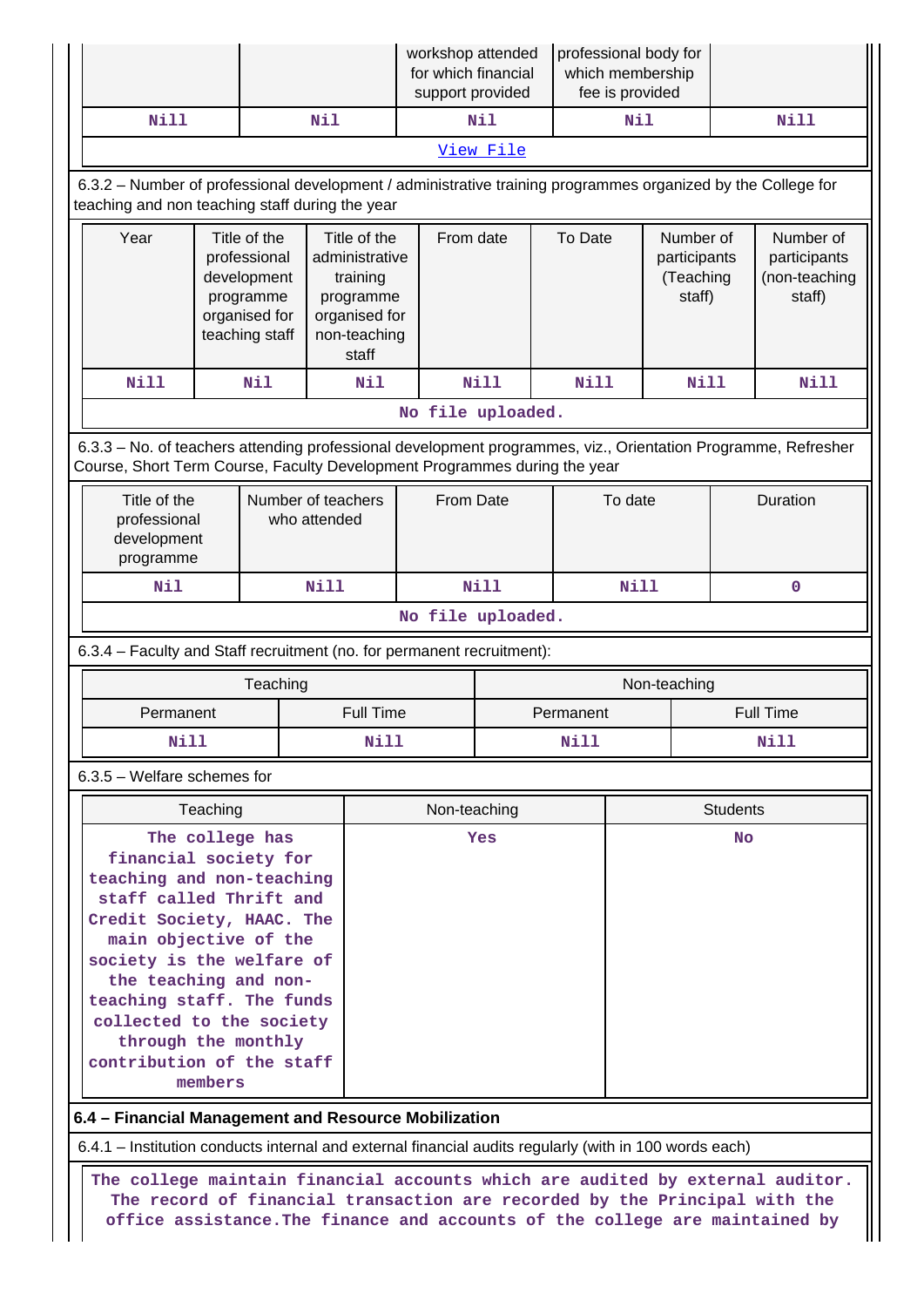#### **College automation software and excel. Besides, as resource mobilisation options,the college has land for cultivation and fishery in the campus which are leased annually to generate extra income.**

| 6.4.2 – Funds / Grants received from management, non-government bodies, individuals, philanthropies during the<br>year(not covered in Criterion III)                                                                                                                                                                                                                                                                                                                                                                                   |                                       |                                                                  |                      |         |                    |                           |  |  |
|----------------------------------------------------------------------------------------------------------------------------------------------------------------------------------------------------------------------------------------------------------------------------------------------------------------------------------------------------------------------------------------------------------------------------------------------------------------------------------------------------------------------------------------|---------------------------------------|------------------------------------------------------------------|----------------------|---------|--------------------|---------------------------|--|--|
| Name of the non government<br>funding agencies /individuals                                                                                                                                                                                                                                                                                                                                                                                                                                                                            | Funds/ Grnats received in Rs.         |                                                                  |                      | Purpose |                    |                           |  |  |
| Nil                                                                                                                                                                                                                                                                                                                                                                                                                                                                                                                                    |                                       | $\mathbf 0$                                                      |                      |         | Nil                |                           |  |  |
|                                                                                                                                                                                                                                                                                                                                                                                                                                                                                                                                        |                                       |                                                                  | No file uploaded.    |         |                    |                           |  |  |
| 6.4.3 - Total corpus fund generated                                                                                                                                                                                                                                                                                                                                                                                                                                                                                                    |                                       |                                                                  |                      |         |                    |                           |  |  |
|                                                                                                                                                                                                                                                                                                                                                                                                                                                                                                                                        |                                       | 2500000                                                          |                      |         |                    |                           |  |  |
| 6.5 - Internal Quality Assurance System                                                                                                                                                                                                                                                                                                                                                                                                                                                                                                |                                       |                                                                  |                      |         |                    |                           |  |  |
| 6.5.1 - Whether Academic and Administrative Audit (AAA) has been done?                                                                                                                                                                                                                                                                                                                                                                                                                                                                 |                                       |                                                                  |                      |         |                    |                           |  |  |
| <b>Audit Type</b><br>External                                                                                                                                                                                                                                                                                                                                                                                                                                                                                                          |                                       |                                                                  |                      |         | Internal           |                           |  |  |
|                                                                                                                                                                                                                                                                                                                                                                                                                                                                                                                                        | Yes/No                                | Agency                                                           |                      |         | Yes/No             | Authority                 |  |  |
| Academic                                                                                                                                                                                                                                                                                                                                                                                                                                                                                                                               | <b>No</b>                             |                                                                  | Nil                  |         | Yes                | <b>IQAC</b>               |  |  |
| Administrative                                                                                                                                                                                                                                                                                                                                                                                                                                                                                                                         | <b>No</b>                             |                                                                  | Nil                  |         | No                 | Nil                       |  |  |
| 6.5.2 – Activities and support from the Parent – Teacher Association (at least three)                                                                                                                                                                                                                                                                                                                                                                                                                                                  |                                       |                                                                  |                      |         |                    |                           |  |  |
| the college. Valuable suggestions from guardians and parents are implemented<br>for maintaining discipline in the college.<br>6.5.3 – Development programmes for support staff (at least three)<br>(1) Both teaching and non-teaching staff avail easy financial support from the<br>Thrift and Credit society of the college. (2) Teacher can avail special leave<br>to participate in professional association related meeting and conferences. (3)<br>Teachers are encouraged to participate in career development programme, short |                                       |                                                                  |                      |         |                    |                           |  |  |
|                                                                                                                                                                                                                                                                                                                                                                                                                                                                                                                                        |                                       | term course, orientation programme, software development course. |                      |         |                    |                           |  |  |
| 6.5.4 – Post Accreditation initiative(s) (mention at least three)                                                                                                                                                                                                                                                                                                                                                                                                                                                                      |                                       |                                                                  |                      |         |                    |                           |  |  |
| (1) Online admission (2) Introduction of CBCS courses, (3) Extension and<br>upgradation of central library of the college. (4) Awareness programmes by the<br>NSS unit involving local community. (5) Orientation programmes by the Women<br>cell. (6) Organised Departmental Seminars.                                                                                                                                                                                                                                                |                                       |                                                                  |                      |         |                    |                           |  |  |
| 6.5.5 - Internal Quality Assurance System Details                                                                                                                                                                                                                                                                                                                                                                                                                                                                                      |                                       |                                                                  |                      |         |                    |                           |  |  |
| a) Submission of Data for AISHE portal                                                                                                                                                                                                                                                                                                                                                                                                                                                                                                 |                                       |                                                                  | Yes                  |         |                    |                           |  |  |
|                                                                                                                                                                                                                                                                                                                                                                                                                                                                                                                                        | b) Participation in NIRF              |                                                                  | No                   |         |                    |                           |  |  |
|                                                                                                                                                                                                                                                                                                                                                                                                                                                                                                                                        | c)ISO certification                   |                                                                  | <b>No</b>            |         |                    |                           |  |  |
|                                                                                                                                                                                                                                                                                                                                                                                                                                                                                                                                        | d)NBA or any other quality audit      |                                                                  |                      |         | Yes                |                           |  |  |
| 6.5.6 – Number of Quality Initiatives undertaken during the year                                                                                                                                                                                                                                                                                                                                                                                                                                                                       |                                       |                                                                  |                      |         |                    |                           |  |  |
| Year                                                                                                                                                                                                                                                                                                                                                                                                                                                                                                                                   | Name of quality<br>initiative by IQAC | Date of<br>conducting IQAC                                       | <b>Duration From</b> |         | <b>Duration To</b> | Number of<br>participants |  |  |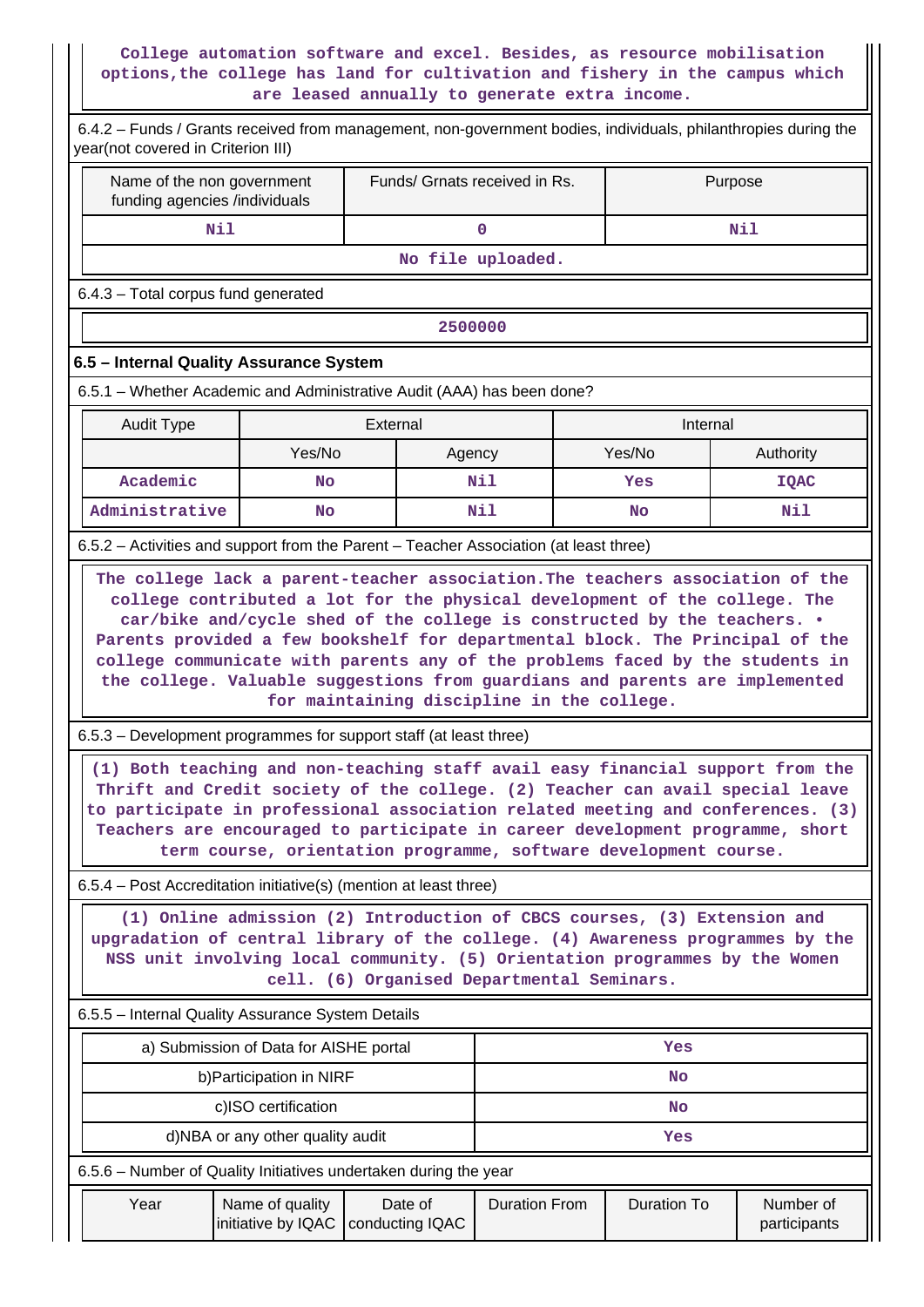| 2020                                                                                                        |                                                                |                                                                                                                                                        |             | 08/03/2020               | 08/03/2020   |            | 08/03/2020                 |                          |      | 75                        |  |  |
|-------------------------------------------------------------------------------------------------------------|----------------------------------------------------------------|--------------------------------------------------------------------------------------------------------------------------------------------------------|-------------|--------------------------|--------------|------------|----------------------------|--------------------------|------|---------------------------|--|--|
|                                                                                                             |                                                                | Celebration<br>of Woman day                                                                                                                            |             |                          |              |            |                            |                          |      |                           |  |  |
| 2019                                                                                                        |                                                                | <b>Teachers</b><br>Day<br>calibration                                                                                                                  |             | 05/09/2019<br>05/09/2019 |              |            | 05/09/2019                 |                          |      | 155                       |  |  |
|                                                                                                             |                                                                | -Felicitatio                                                                                                                                           |             |                          |              |            |                            |                          |      |                           |  |  |
|                                                                                                             |                                                                | n Program                                                                                                                                              |             |                          |              |            |                            |                          |      |                           |  |  |
| 2019                                                                                                        |                                                                |                                                                                                                                                        |             | 05/08/2019               | 05/08/2019   |            | 05/08/2019                 |                          |      | 153                       |  |  |
|                                                                                                             |                                                                | Orientation<br>programme                                                                                                                               |             |                          |              |            |                            |                          |      |                           |  |  |
|                                                                                                             |                                                                | for Freshers                                                                                                                                           |             |                          |              |            |                            |                          |      |                           |  |  |
|                                                                                                             |                                                                | for the new<br>session                                                                                                                                 |             |                          |              |            |                            |                          |      |                           |  |  |
|                                                                                                             |                                                                |                                                                                                                                                        |             |                          | View File    |            |                            |                          |      |                           |  |  |
|                                                                                                             | <b>CRITERION VII - INSTITUTIONAL VALUES AND BEST PRACTICES</b> |                                                                                                                                                        |             |                          |              |            |                            |                          |      |                           |  |  |
| 7.1 - Institutional Values and Social Responsibilities                                                      |                                                                |                                                                                                                                                        |             |                          |              |            |                            |                          |      |                           |  |  |
| 7.1.1 – Gender Equity (Number of gender equity promotion programmes organized by the institution during the |                                                                |                                                                                                                                                        |             |                          |              |            |                            |                          |      |                           |  |  |
| year)                                                                                                       |                                                                |                                                                                                                                                        |             |                          |              |            |                            |                          |      |                           |  |  |
|                                                                                                             | Title of the<br>Period from<br>programme                       |                                                                                                                                                        |             | Period To                |              |            | Number of Participants     |                          |      |                           |  |  |
|                                                                                                             |                                                                |                                                                                                                                                        |             |                          |              |            | Female                     |                          | Male |                           |  |  |
| Nil                                                                                                         |                                                                | Nill                                                                                                                                                   |             | <b>Nill</b>              |              |            | <b>Nill</b><br><b>Nill</b> |                          |      |                           |  |  |
| 7.1.2 - Environmental Consciousness and Sustainability/Alternate Energy initiatives such as:                |                                                                |                                                                                                                                                        |             |                          |              |            |                            |                          |      |                           |  |  |
|                                                                                                             |                                                                | Percentage of power requirement of the University met by the renewable energy sources                                                                  |             |                          |              |            |                            |                          |      |                           |  |  |
|                                                                                                             |                                                                | (1) Declared the college campus a green plastic free zone. (2) More care are<br>taken for existing plants. (3) Use of LED bulbs in the college campus. |             |                          |              |            |                            |                          |      |                           |  |  |
| 7.1.3 - Differently abled (Divyangjan) friendliness                                                         |                                                                |                                                                                                                                                        |             |                          |              |            |                            |                          |      |                           |  |  |
|                                                                                                             | Item facilities                                                |                                                                                                                                                        |             | Yes/No                   |              |            | Number of beneficiaries    |                          |      |                           |  |  |
| <b>Nill</b>                                                                                                 |                                                                |                                                                                                                                                        |             |                          | <b>No</b>    | Nill       |                            |                          |      |                           |  |  |
| 7.1.4 - Inclusion and Situatedness                                                                          |                                                                |                                                                                                                                                        |             |                          |              |            |                            |                          |      |                           |  |  |
| Year                                                                                                        | Number of                                                      | Number of                                                                                                                                              |             | Date                     | Duration     |            | Name of                    | <b>Issues</b>            |      | Number of                 |  |  |
|                                                                                                             | initiatives to<br>address                                      |                                                                                                                                                        | initiatives |                          |              | initiative |                            | addressed                |      | participating<br>students |  |  |
|                                                                                                             | locational                                                     | taken to<br>engage with                                                                                                                                |             |                          |              |            |                            |                          |      | and staff                 |  |  |
|                                                                                                             | advantages                                                     | and                                                                                                                                                    |             |                          |              |            |                            |                          |      |                           |  |  |
|                                                                                                             |                                                                |                                                                                                                                                        |             |                          |              |            |                            |                          |      |                           |  |  |
|                                                                                                             | and disadva<br>ntages                                          | contribute to<br>local                                                                                                                                 |             |                          |              |            |                            |                          |      |                           |  |  |
|                                                                                                             |                                                                | community                                                                                                                                              |             |                          |              |            |                            |                          |      |                           |  |  |
| 2019                                                                                                        | 1                                                              | 1                                                                                                                                                      |             | 07/09/2                  | $\mathbf{1}$ |            | Importa                    | $\mathbf{1}$             |      | 30                        |  |  |
|                                                                                                             |                                                                |                                                                                                                                                        |             | 019                      |              |            | nce of<br>cleaning         |                          |      |                           |  |  |
|                                                                                                             |                                                                |                                                                                                                                                        |             |                          | View File    |            |                            |                          |      |                           |  |  |
| 7.1.5 - Human Values and Professional Ethics Code of conduct (handbooks) for various stakeholders           |                                                                |                                                                                                                                                        |             |                          |              |            |                            |                          |      |                           |  |  |
|                                                                                                             | <b>Title</b>                                                   |                                                                                                                                                        |             | Date of publication      |              |            |                            | Follow up(max 100 words) |      |                           |  |  |
|                                                                                                             | of Conduct                                                     | Values and Ethical Code                                                                                                                                |             |                          | Nill         |            |                            | its ethical code of      |      | The college maintain      |  |  |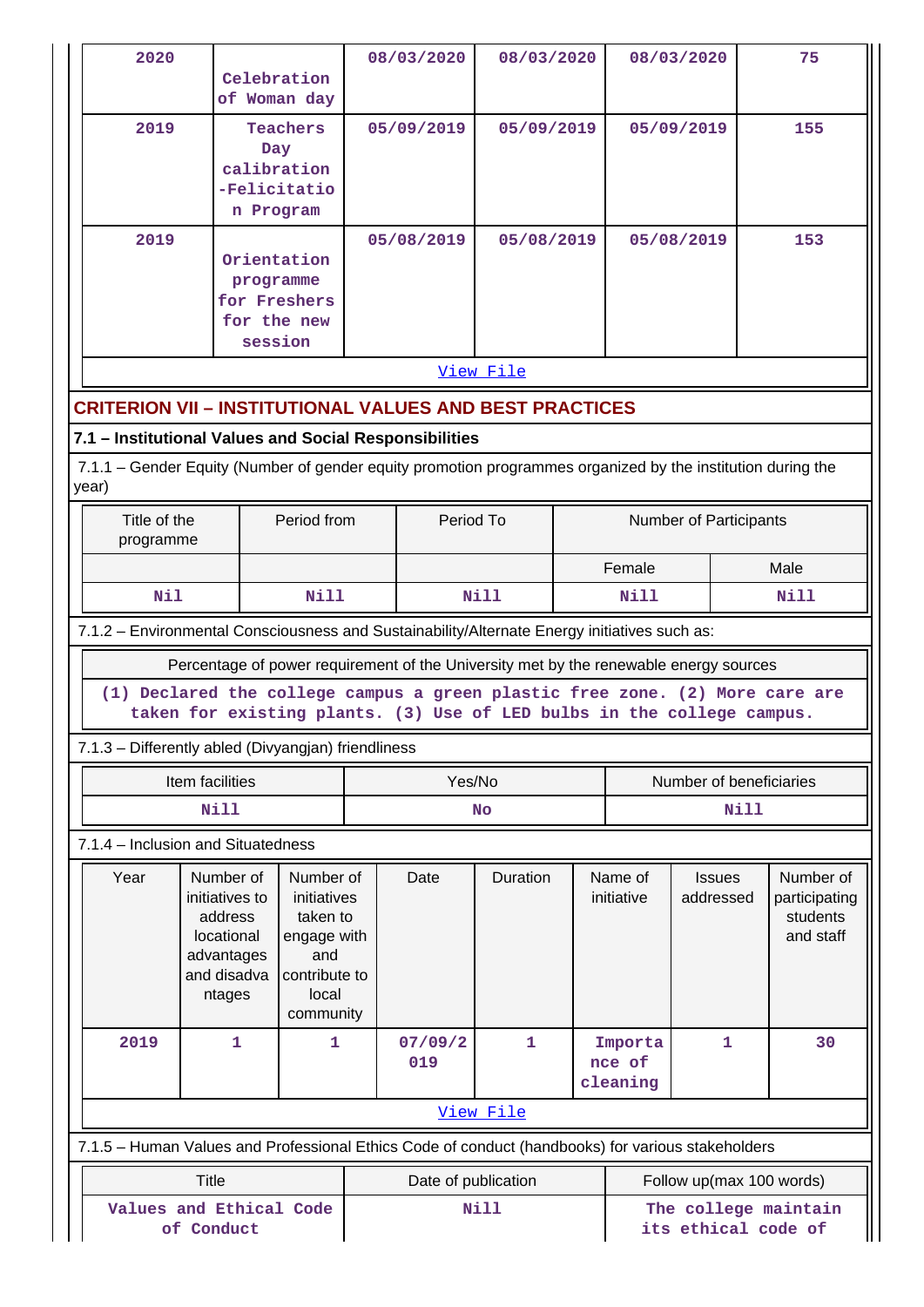**• Installed pollution free generator in the college campus • Uses of led bulbs in the campus • Plantation in the campus maintained by Gardening and Plantation Society of the college • Cleanliness drive in the college campus along with adjacent areas • Installed recycle dustbin in the college campus.**

#### **7.2 – Best Practices**

 $1 - 1$ 

7.2.1 – Describe at least two institutional best practices

 **• From the Academic Session 2019 the college has introduced and adopted the online admission process for the students. This was done in responding to the demand of the student community as well as the feedback collected from the parents and guardians. The students seeking admission to the college shall have to apply online through our admission portal www.haaconline.org.in. Even the college prospectus is made available in the college web with download facility. There is no provision for cash payment. The students have to deposit their required fee through payment Gateway: Bill Desk linked http://www.haacollege.org.in by Credit/Debit Card, ATM card, Net banking etc. Admission for the Session 2019-2020 is conducted by the Admission Committee constituted by the Principal. All matters relating to admission matters are settled by the Admission Committee. The decision of the Admission Committee shall be deemed final and bound. • For the development of infrastructure of the college, the RUSA grants provided more impetus in completion of further developmental work in the college such as-Girls Common room with modern facilities, library extension with more sitting capacity of students. Renovation of ponds of the college added beauty to the college.**

 Upload details of two best practices successfully implemented by the institution as per NAAC format in your institution website, provide the link

<http://www.haac.ac.in>